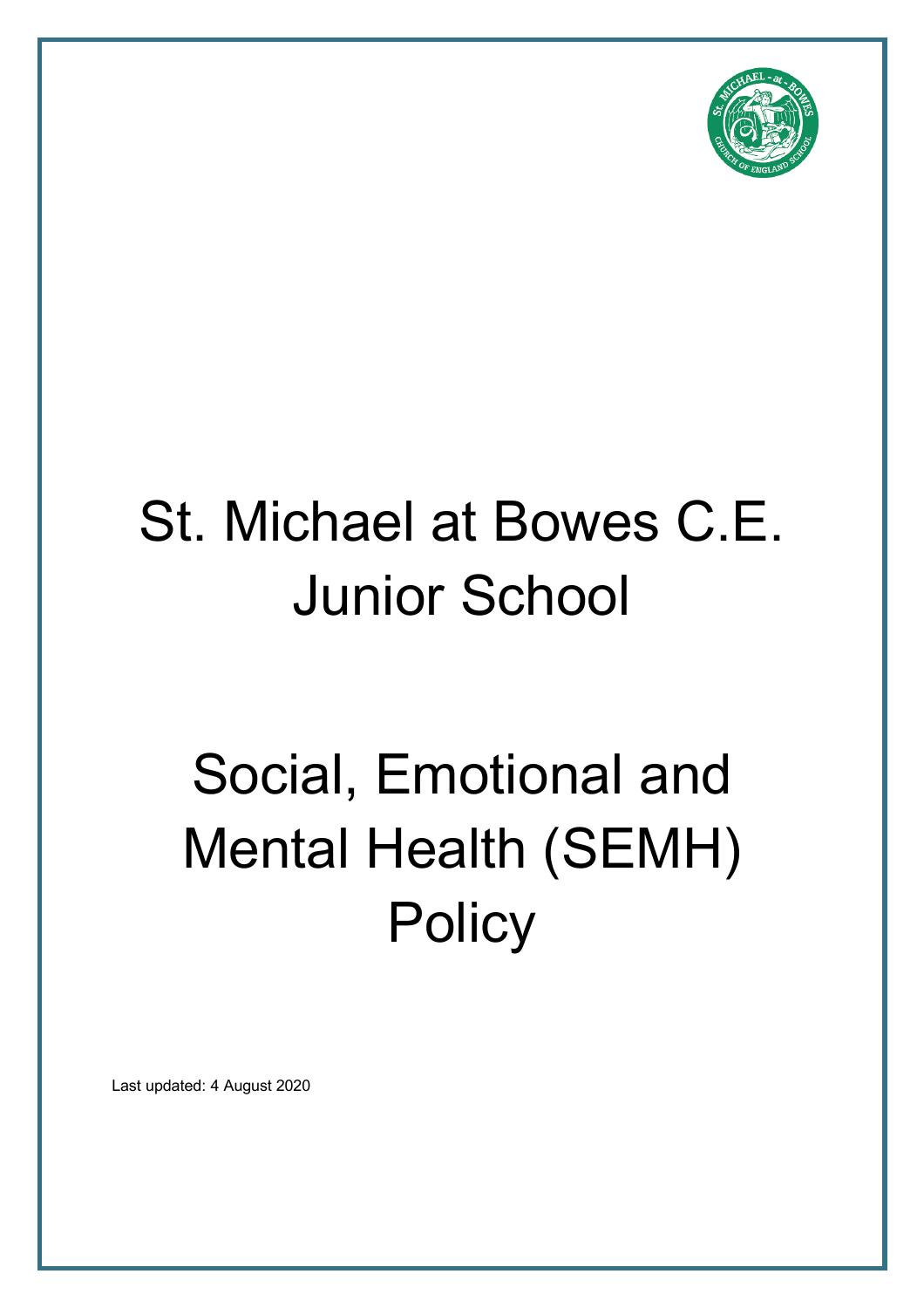## **Mental Health and Wellbeing Policy**

### **1. Policy Statement**

*Mental health is a state of well-being in which every individual realises his or her own potential, can cope with the normal stresses of life, can work productively and fruitfully, and is able to make a contribution to her or his community. (World Health Organisation)* 

## **2. SMSC Statement**

At St Michael at Bowes C.E. Junior School, the quality, breadth and depth of our curriculum ensures that children are open minded, respectful, resilient, tolerant and have empathy when in school and in the wider community. Our school's vision and its associated values develop aspiration in all children, giving them resilience to cope well when things are difficult and the perseverance to overcome barriers to their own learning and to make positive choices. We strive for our children to 'build on firm foundations' in order for them to lead successful lives.

As a school, we make sure all children have curriculum opportunities to look beyond themselves, ask 'big questions' and think globally about life and develop an understanding of disadvantage, deprivation and the exploitation of the natural and human world. This provides opportunities for all children to engage in social action and to understand how they can challenge injustice both now and in the future. Our children are advocates and leaders for positive change. Their behaviour and attitudes to courageous advocacy and social action are recognised both within school and within the community.

In our school, our Christian vision shapes all we do and we recognise that all members of the school community need the foundation of positive mental health to benefit fully from all of the opportunities available to them, to flourish in the enjoyment of relationships; with self, others, creation and with God.

We aim to promote positive mental health for every member of our staff and pupil body. We pursue this aim using both universal, whole school approaches and specialised, targeted approaches aimed at vulnerable pupils.

In addition to promoting positive mental health and wellbeing, we aim to recognise and respond to need as it arises. By developing and implementing practical, relevant and effective mental health and wellbeing policies and procedures we can promote a safe and stable environment for pupils and staff affected both directly, and indirectly by mental health and wellbeing issues.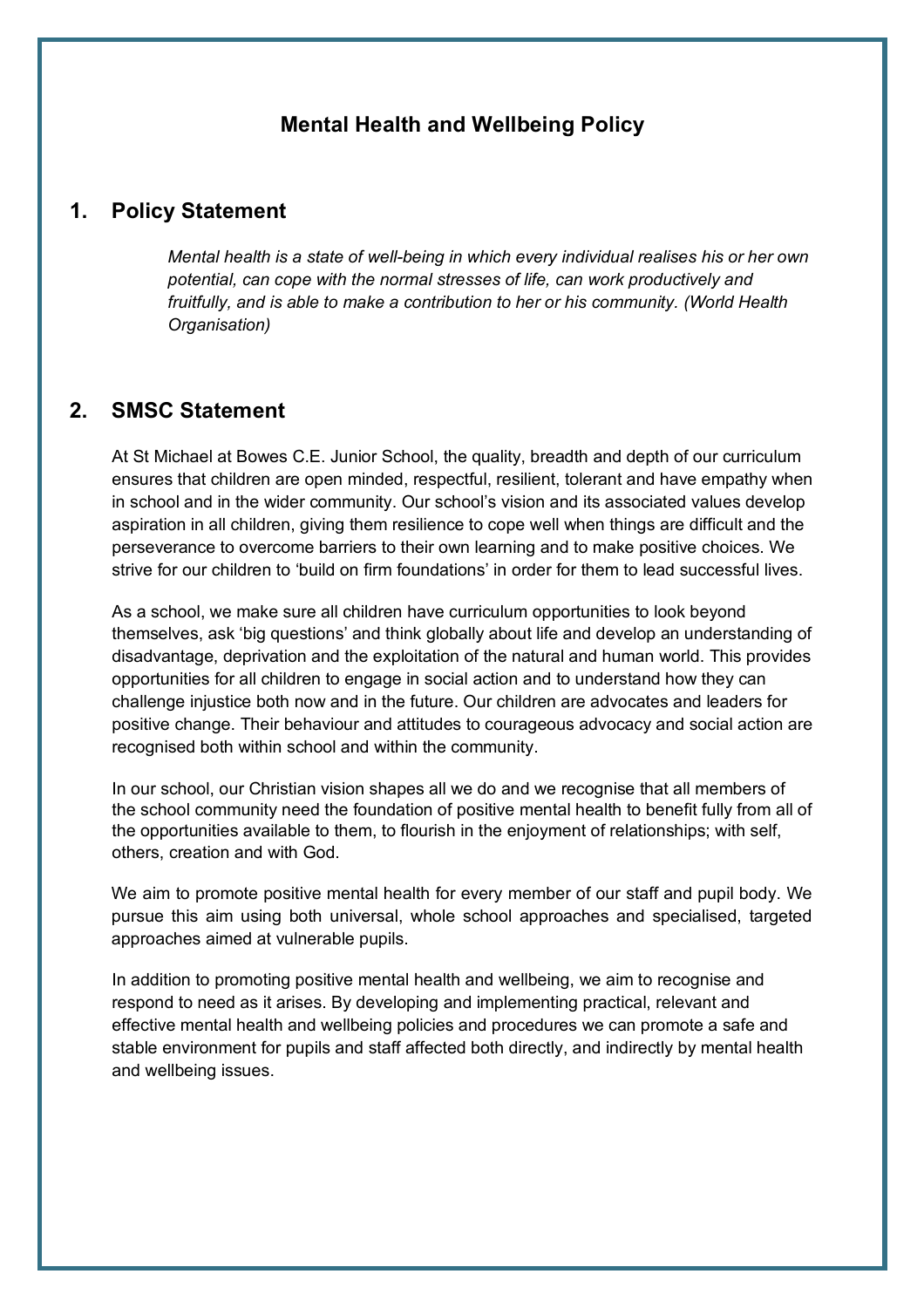# **Contents:**

Statement of intent

- 1. Policy Statement
- 2. SMSC Statement/Statement of Intent
- 3. Legal Framework
- 4. Common SEMH difficulties
- 5. Roles and responsibilities
- 6. Creating a supportive whole-school culture
- 7. Staff training
- 8. Identifying signs of SEMH difficulties
- 9. Vulnerable groups
- 10. Children in need, LAC and previously LAC (PLAC)
- 11. Adverse childhood experiences (ACEs) and other events that impact pupils' SEMH
- 12. SEND and SEMH
- 13. Risk factors and protective factors
- 14. Stress and mental health
- 15. SEMH intervention and support
- 16. Suicide concern intervention and support
- 17. Working with other schools
- 18. Working with parents
- 19. Administering medication
- 20. Behaviour and exclusions
- 21. Safeguarding
- 22. Monitoring and review
- 23. COVID-19 Global Pandemic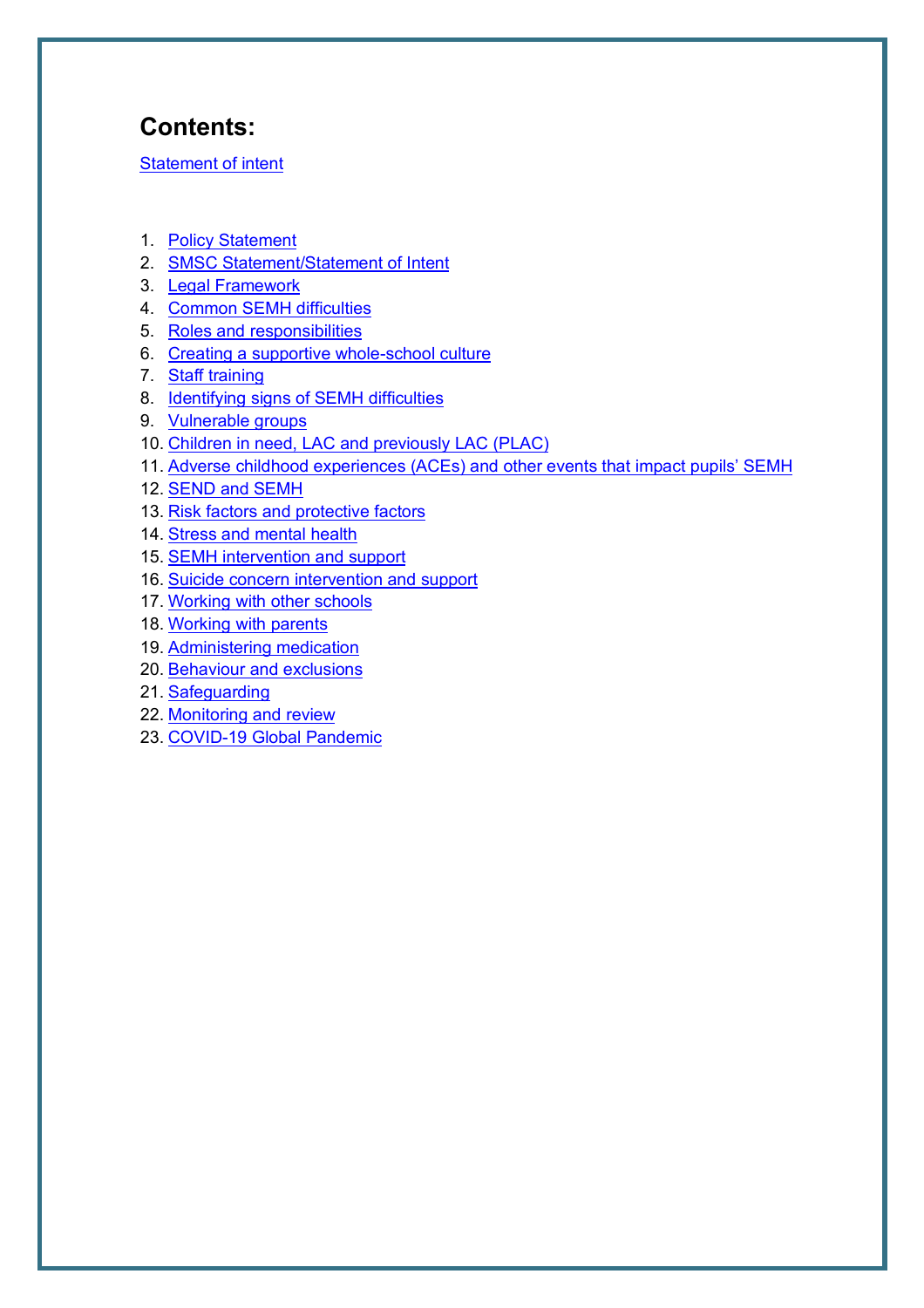## **Statement of intent**

This policy outlines the framework for St. Michael at Bowes C.E. Junior School to meet its duty in providing and ensuring a high quality of education to all of its pupils, including pupils with social, emotional and mental health (SEMH) difficulties, and to do everything it can to meet the needs of pupils with SEMH difficulties.

Through the successful implementation of this policy, we aim to:

- Promote a positive outlook regarding SEMH difficulties
- Eliminate prejudice towards pupils with SEMH difficulties
- Promote equal opportunities for pupils with SEMH difficulties
- Ensure all pupils with SEMH difficulties are identified and appropriately supported minimising the risk of SEMH difficulties escalating into physical harm

We will work with the Local Authority (LA) with regards to the following:

- The involvement of pupils and their parents in decision-making
- The early identification of pupils' needs
- Collaboration between education, health and social care services to provide support when required
- Greater choice and control for pupils and their parents over their support

| Signed by: |                    |       |  |
|------------|--------------------|-------|--|
|            | Headteacher        | Date: |  |
|            | Chair of governors | Date: |  |
|            |                    |       |  |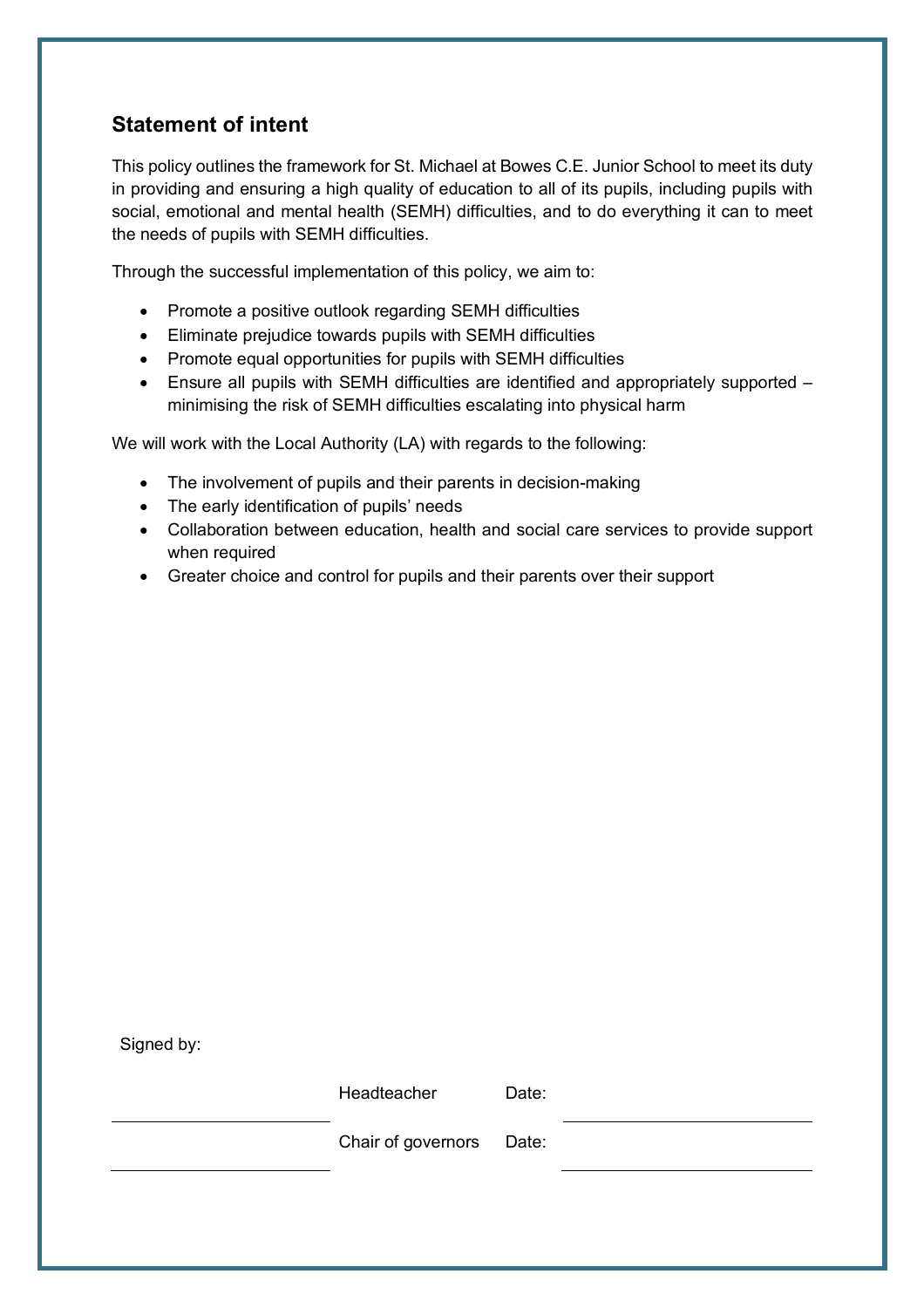## **3. Legal framework**

- 3.1. This policy has due regard to all relevant legislation and statutory guidance including, but not limited to, the following:
	- Children and Families Act 2014
	- Health and Social Care Act 2012
	- Equality Act 2010
	- Education Act 2002
	- Mental Capacity Act 2005
	- Children Act 1989
- 3.2. This policy has been created with regard to the following DfE guidance:
	- DfE (2020) 'Keeping children safe in education'
	- DfE (2018) 'Mental health and behaviour in schools'
	- DfE (2016) 'Counselling in schools: a blueprint for the future'
	- DfE (2015) 'Special educational needs and disabilities code of practice: 0 to 25'
- 3.3. This policy also has due regard to the school's policies including, but not limited to, the following:
	- **Child Protection and Safeguarding Policy**
	- **SEND Policy**
	- **Behavioural Policy**
	- **Supporting Pupils with Medical Conditions Policy**
	- **Staff Code of Conduct**
	- **Administering Medication Policy**
	- **Exclusion Policy**

## **4. Common SEMH difficulties**

- 4.1. **Anxiety:** Anxiety refers to feeling fearful or panicked, breathless, tense, fidgety, sick, irritable, tearful or having difficulty sleeping. Anxiety can significantly affect a pupil's ability to develop, learn and sustain and maintain friendships. Specialists reference the following diagnostic categories:
	- **Generalised anxiety disorder:** This is a long-term condition which causes people to feel anxious about a wide range of situations and issues, rather than one specific event.
	- **Panic disorder:** This is a condition in which people have recurring and regular panic attacks, often for no obvious reason.
	- **Obsessive-compulsive disorder (OCD):** This is a mental health condition where a person has obsessive thoughts (unwanted, unpleasant thoughts, images or urges that repeatedly enter their mind, causing them anxiety) and compulsions (repetitive behaviour or mental acts that they feel they must carry out to try to prevent an obsession coming true).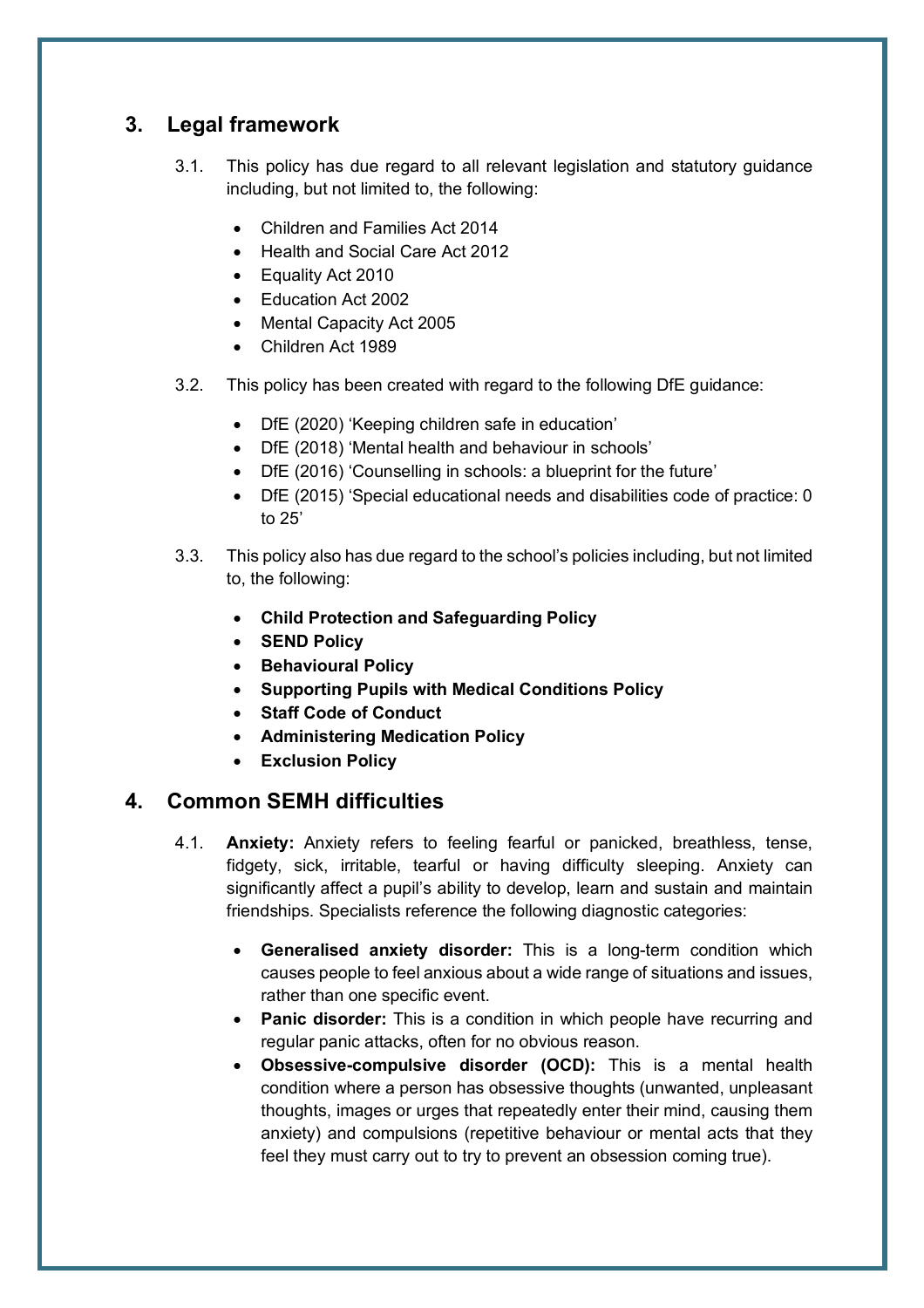- **Specific phobias:** This is the excessive fear of an object or a situation, to the extent that it causes an anxious response such as a panic attack (e.g. school phobia).
- **Separation anxiety disorder:** This disorder involves worrying about being away from home, or about being far away from parents, at a level that is much more severe than normal for a pupil's age.
- **Social phobia:** This is an intense fear of social or performance situations.
- **Agoraphobia:** This refers to a fear of being in situations where escape might be difficult or help would be unavailable if things go wrong.
- 4.2. **Depression:** Depression refers to feeling excessively low or sad. Depression can significantly affect a pupil's ability to develop, learn or maintain and sustain friendships. Depression can often lead to other issues such as behavioural problems. Generally, a diagnosis of depression will refer to one of the following:
	- **Major depressive disorder (MDD):** A pupil with MDD will show several depressive symptoms to the extent that they impair work, social or personal functioning.
	- **Dysthymic disorder:** This is less severe than MDD and characterised by a pupil experiencing a daily depressed mood for at least two years.
- 4.3. **Hyperkinetic disorders:** Hyperkinetic disorders refer to a pupil who is excessively easily distracted, impulsive or inattentive. If a pupil is diagnosed with a hyperkinetic disorder, it will be one of the following:
	- **Attention deficit hyperactivity disorder (ADHD):** This has three characteristic types of behaviour: inattention, hyperactivity and impulsivity. While some children show the signs of all three characteristics, which is called 'combined type ADHD', other children diagnosed show signs of only inattention, hyperactivity or impulsiveness.
	- **Hyperkinetic disorder:** This is a more restrictive diagnosis but is broadly similar to severe combined type ADHD, in that signs of inattention, hyperactivity and impulsiveness must all be present. The core symptoms must also have been present from before the age of seven, and must be evident in two or more settings, e.g. at school and home.
- 4.4. **Attachment disorders:** Attachment disorders refer to the excessive distress experienced when a child is separated from a special person in their life, like a parent. Pupils suffering from attachment disorders can struggle to make secure attachments with peers. Researchers generally agree that there are four main factors that influence attachment disorders, these are:
	- Opportunity to establish a close relationship with a primary caregiver.
	- The quality of caregiving.
	- The child's characteristics.
	- Family context.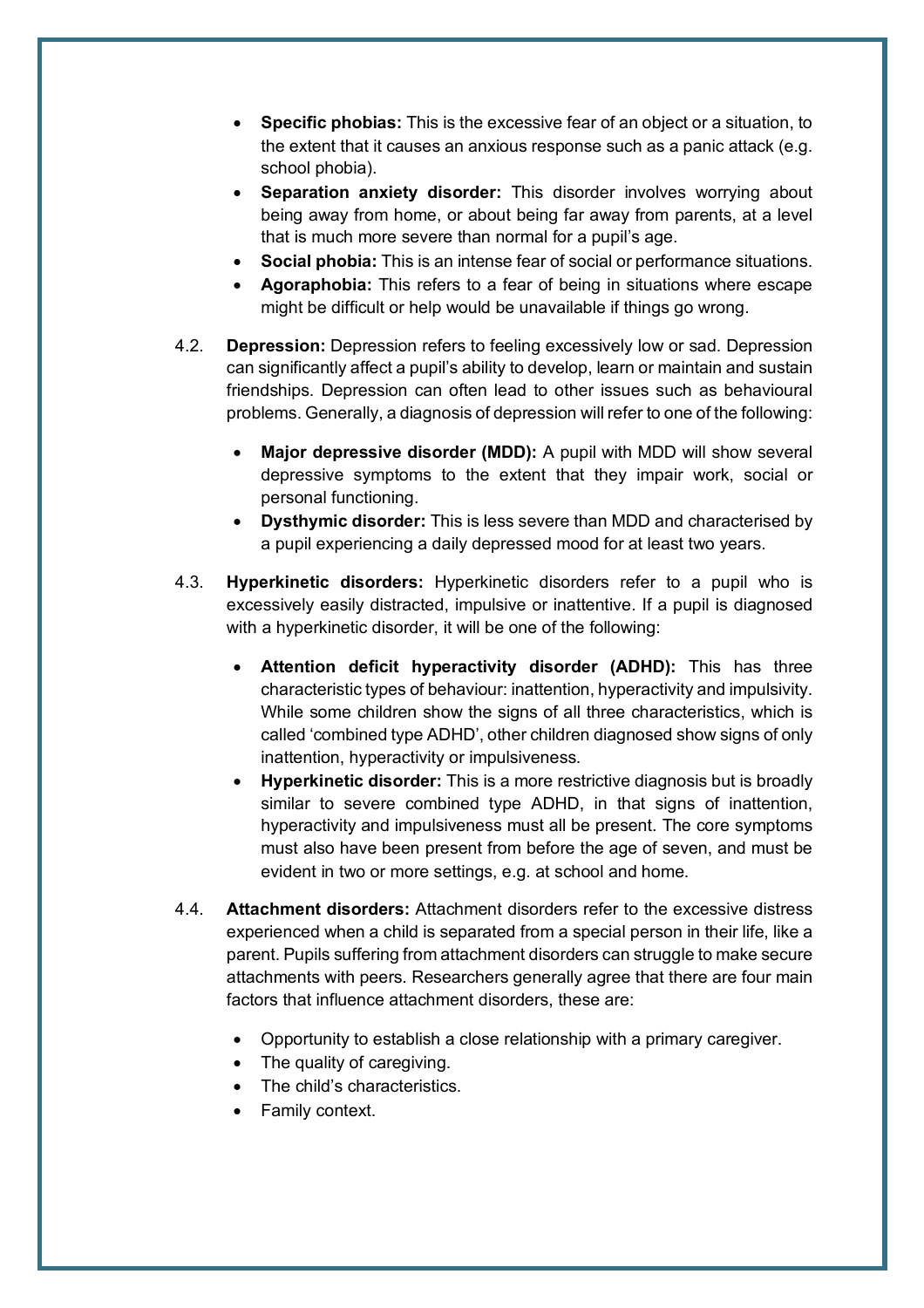- 4.5. **Eating disorders:** Eating disorders are serious mental illnesses which affect an individual's relationship with food. Eating disorders often emerge when worries about weight begin to dominate a person's life.
- 4.6. **Substance misuse:** Substance misuse is the use of harmful substances, e.g. drugs and alcohol.
- 4.7. **Deliberate self-harm:** Deliberate self-harm is a person intentionally inflicting physical pain upon themselves.
- 4.8. **Post-traumatic stress:** Post-traumatic stress is recurring trauma due to experiencing or witnessing something deeply shocking or disturbing. If symptoms persist, a person can develop post-traumatic stress disorder.

## **5. Roles and responsibilities**

- 5.1. The school's leadership as a whole is responsible for:
	- **Preventing mental health and wellbeing difficulties:** By creating a safe and calm environment, where mental health problems are less likely to occur, the leadership can improve the mental health and wellbeing of the school community and instil resilience in pupils. A preventative approach includes teaching pupils about mental wellbeing through the curriculum and reinforcing these messages in our activities and ethos.
	- **Identifying mental health and wellbeing difficulties:** By equipping staff with the knowledge required, early and accurate identification of emerging problems is enabled.
	- **Providing early support for pupils and staff experiencing mental health and wellbeing difficulties:** By raising awareness and employing efficient referral processes, the school's leadership can help pupils and staff access evidence-based early support and interventions.
	- **Accessing specialist support to assist pupils and staff with mental health and wellbeing difficulties:** By working effectively with external agencies, the school can provide swift access or referrals to specialist support and treatment.
	- **Identifying and supporting pupils with SEND:** As part of this duty, the school's leadership considers how to use some of the SEND resources to provide support for pupils with mental health difficulties that amount to SEND.
	- **Identifying where wellbeing concerns represent safeguarding concerns:** Where mental health and wellbeing concerns could be an indicator of abuse, neglect or exploitation, the school will ensure that appropriate safeguarding referrals are made in line with the **Child Protection and Safeguarding Policy**.
- 5.2. The **governing board** is responsible for:
	- Fully engaging pupils with SEMH difficulties and their parents when drawing up policies that affect them.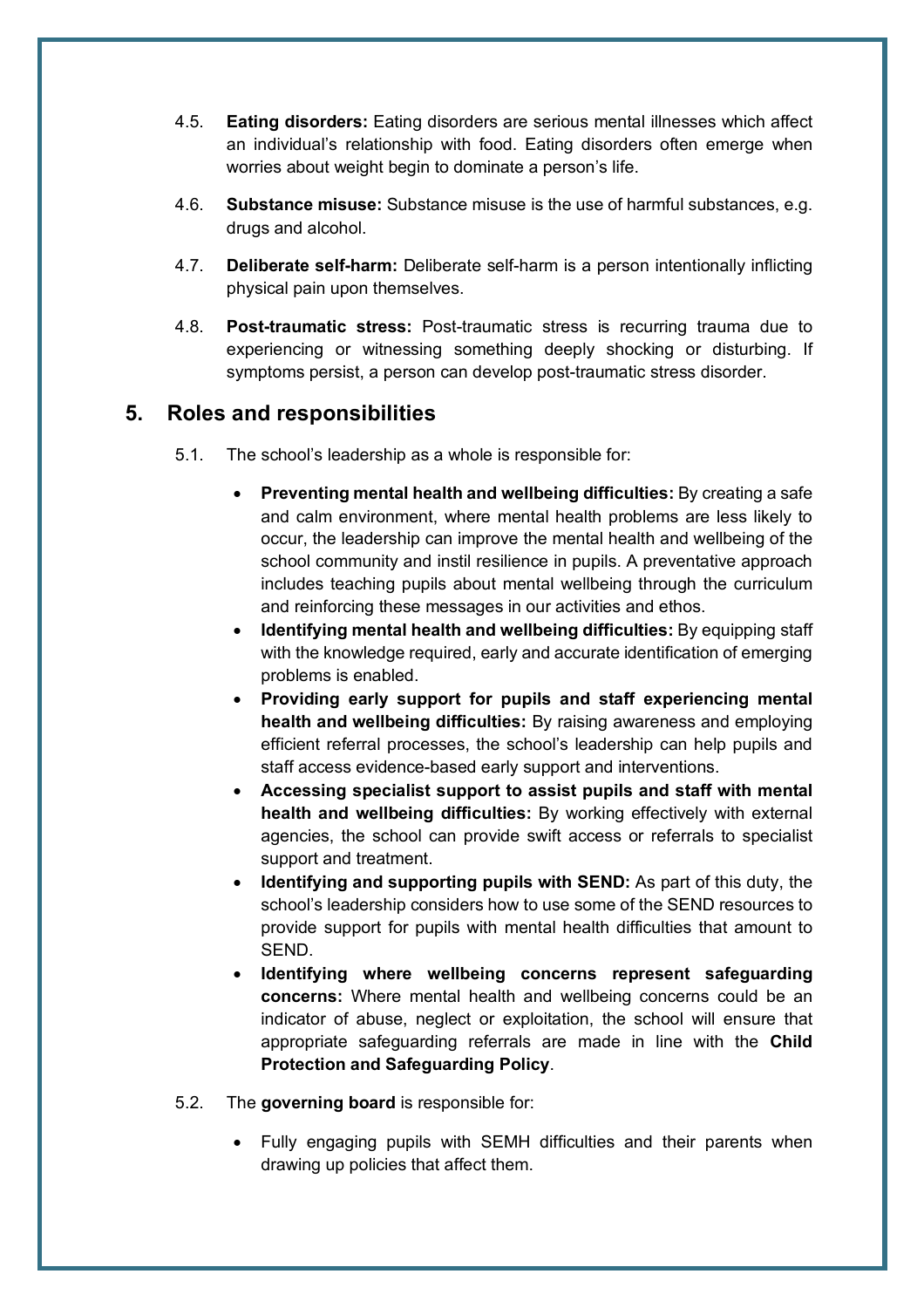- Identifying, assessing and organising provision for all pupils with SEMH difficulties, whether or not they have an EHC plan.
- Endeavouring to secure the special educational provision called for by a pupil's SEMH difficulties.
- Designating an appropriate member of staff to be the SENCO and coordinating provisions for pupils with SEMH difficulties.
- Taking all necessary steps to ensure that pupils with SEMH difficulties are not discriminated against, harassed or victimised.
- Ensuring arrangements are in place to support pupils with SEMH difficulties.
- Appointing an individual governor to oversee the school's arrangements for SEMH.
- Ensuring there are clear systems and processes in place for identifying possible SEMH problems, including routes to escalate and clear referral and accountability systems.

#### 5.3. The **headteacher** is responsible for:

- Ensuring that those teaching or working with pupils with SEMH difficulties are aware of their needs and have arrangements in place to meet them.
- Ensuring that teachers monitor and review pupils' academic and emotional progress during the course of the academic year.
- Ensuring that the SENCO has sufficient time and resources to carry out their functions, in a similar way to other important strategic roles within the school.
- On an **annual** basis, carefully reviewing the quality of teaching for pupils at risk of underachievement, as a core part of the school's performance management arrangements.
- Ensuring that staff members understand the strategies used to identify and support pupils with SEMH difficulties.
- Ensuring that procedures and policies for the day-to-day running of the school do not directly or indirectly discriminate against pupils with SEMH difficulties.
- Establishing and maintaining a culture of high expectations and including pupils with SEMH difficulties in all opportunities that are available to other pupils.
- Consulting health and social care professionals, pupils and parents to ensure the needs of pupils with SEMH difficulties are effectively supported.
- Keeping parents and relevant staff up-to-date with any changes or concerns involving pupils with SEMH difficulties.
- Ensuring staff members have a good understanding of the mental health support services that are available in their local area, both through the NHS and voluntary sector organisations.
- 5.4. The **mental health lead** is responsible for: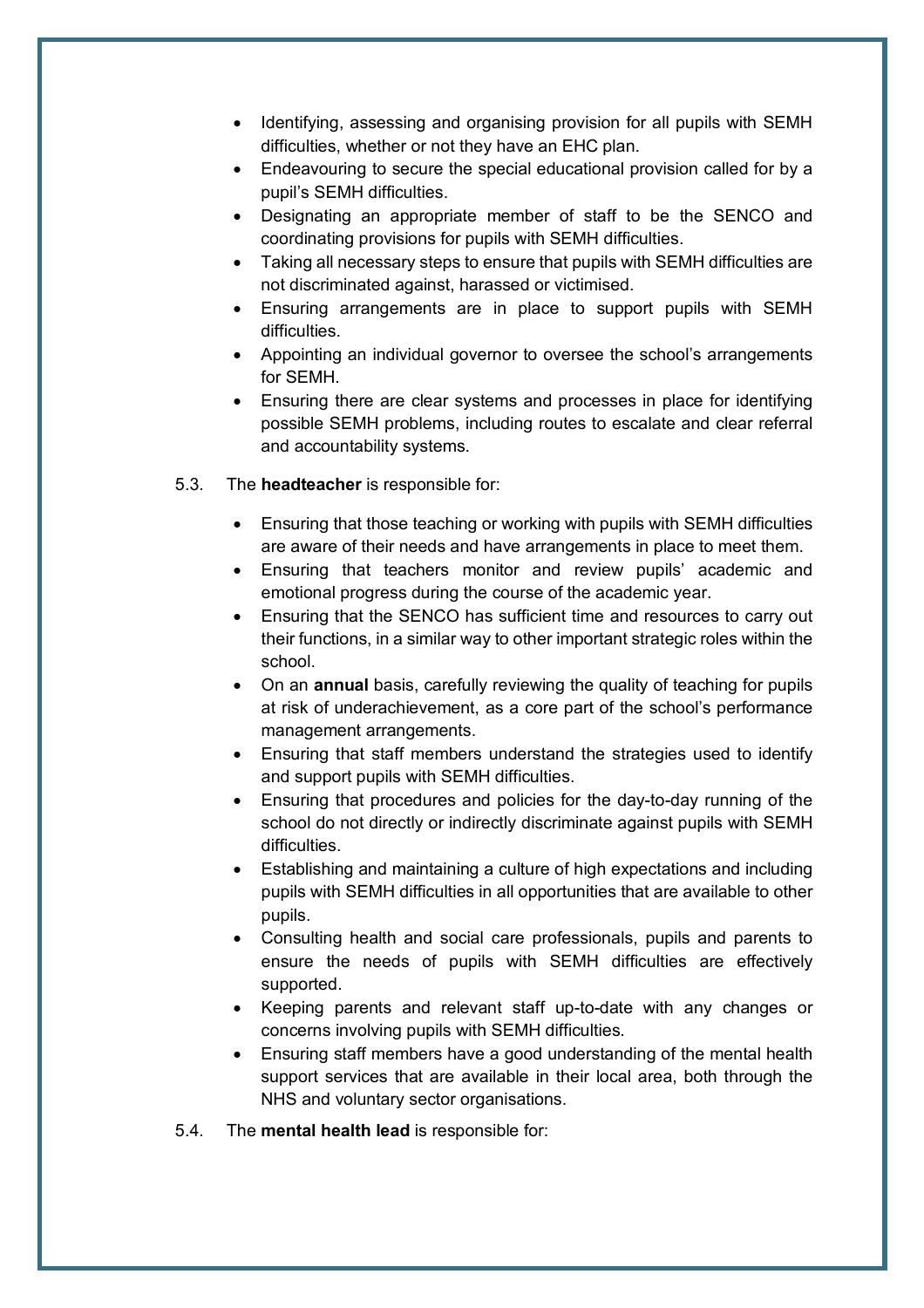- Overseeing the whole-school approach to mental health, including how this is reflected in policies, the curriculum and pastoral support, how staff are supported with their own mental health, and how the school engages pupils and parents with regards to pupils' mental health and awareness.
- Collaborating with the SENCO, headteacher and governing board, as part of the SLT, to outline and strategically develop SEMH policies and provisions for the school.
- Coordinating with the SENCO and mental health support teams to provide a high standard of care to pupils who have SEMH difficulties.
- Advising on the deployment of the school's budget and other resources in order to effectively meet the needs of pupils with SEMH difficulties.
- Being a key point of contact with external agencies, especially the mental health support services, the LA, LA support services and mental health support teams.
- Providing professional guidance to colleagues about mental health and working closely with staff members, parents and other agencies, including SEMH charities.
- Referring pupils with SEMH difficulties to external services, e.g. specialist children and young people's mental health services (CAMHS), Clergy, Child Line, Change & Challenge, MIND, Enfield parent support services to receive additional support where required.
- Overseeing the outcomes of interventions on pupils' education and wellbeing.
- Liaising with parents of pupils with SEMH difficulties, where appropriate.
- Liaising with other schools, educational psychologists, health and social care professionals, and independent or voluntary bodies.
- Liaising with the potential future providers of education, such as secondary school teachers, to ensure that pupils and their parents are informed about options and a smooth transition is planned.
- Leading mental health CPD

| <b>Bridget Lennon</b>                                                | Designated Child Protection / Safeguarding<br>Lead |
|----------------------------------------------------------------------|----------------------------------------------------|
| Maria Jay, Debbie Butcher                                            | <b>DDSL</b>                                        |
| Maria Jay, Debbie Butcher, Pauline Malcolm,<br><b>Helen Chimonas</b> | <b>SMAB Safeguarding Team</b>                      |
| <b>Bridget Lennon</b>                                                | <b>SENCO</b>                                       |
| <b>Bridget Lennon</b>                                                | Mental Health and Emotional Wellbeing<br>Lead      |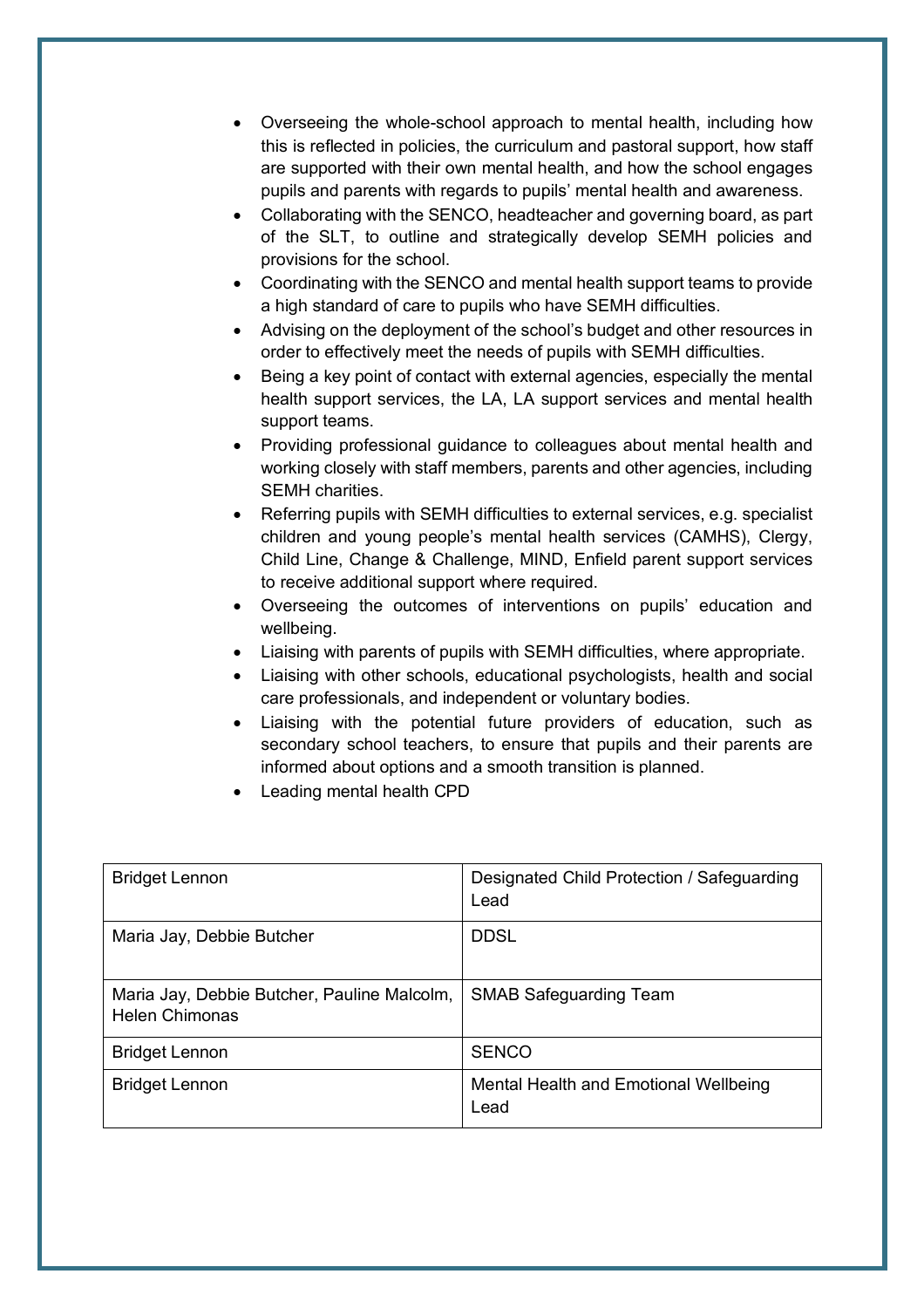- 5.5. The SENCO is responsible for:
	- Collaborating with the governing board, headteacher and the mental health lead, as part of the SLT, to determine the strategic development of SEMH policies and provisions in the school.
	- Undertaking day-to-day responsibilities for the successful operation of the SEMH Policy.
	- Supporting the subject teachers in the further assessment of a pupil's particular strengths and areas for improvement, and advising on the effective implementation of support.
- 5.6. Teaching staff are responsible for:
	- Being aware of the signs of SEMH difficulties.
	- Planning and reviewing support for their pupils with SEMH difficulties in collaboration with parents, the SENCO and, where appropriate, the pupils themselves.
	- Setting high expectations for every pupil and aiming to teach them the full curriculum, whatever their prior attainment.
	- Planning lessons to address potential areas of difficulty to ensure that there are no barriers to every pupil achieving their full potential, and that every pupil with SEMH difficulties will be able to study the full national curriculum.
	- Being responsible and accountable for the progress and development of the pupils in their class.
	- Being aware of the needs, outcomes sought and support provided to any pupils with SEMH difficulties.
	- Keeping the relevant figures of authority up-to-date with any changes in behaviour, academic developments and causes of concern. The relevant figures of authority include: **SENCO/headteacher/subject leader**.
- 5.7. The school works in collaboration with mental health support workers who are trained professionals who act as a bridge between schools and mental health agencies.

## **6. Creating a supportive whole-school culture**

- 6.1. Senior leaders will clearly communicate their vision for good mental health and wellbeing with the whole school community.
- 6.2. The school utilises various strategies to support pupils who are experiencing high levels of psychological stress, or who are at risk of developing SEMH problems, including:
	- Teaching about mental health and wellbeing through curriculum subjects such as:
		- PSCHE
		- RSE
	- **Counselling**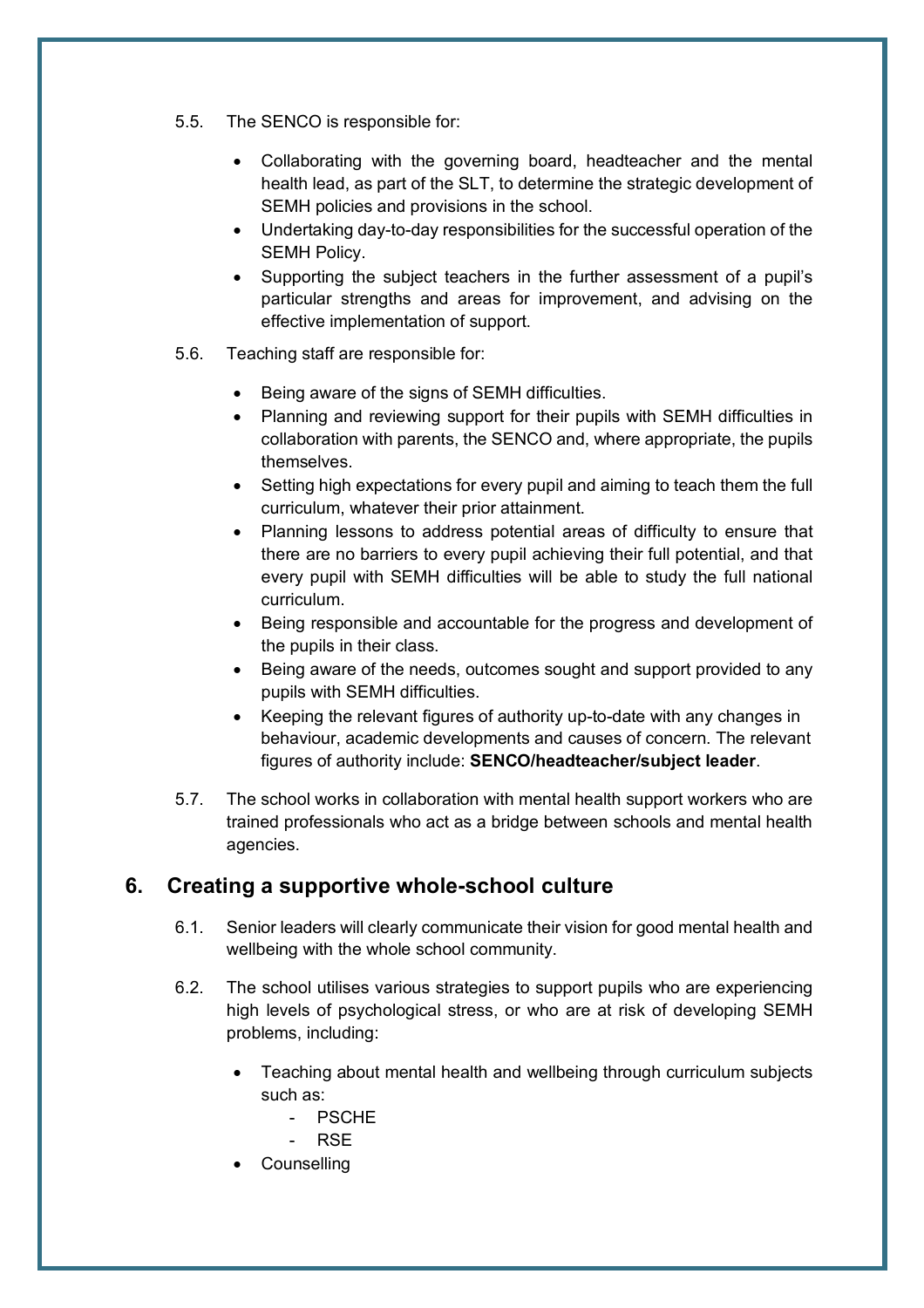- Positive classroom management
- Developing pupils' social skills
- Working with parents
- Peer support
- Rights Respecting Council (RRS)
- Talk about a problem (TAP
- 6.3. The school's Behaviour & Anti-bullying Policy includes measures to prevent and tackle bullying, and contains an individualised, graduated response when behaviour may be the result of mental health needs or other vulnerabilities.
- 6.4. The SLT ensures that there are clear policies and processes in place to reduce stigma and make pupils feel comfortable enough to discuss mental health concerns.
- 6.5. Pupils know where to go for further information and support should they wish to talk about their mental health needs or concerns over a peer's or family member's mental health or wellbeing.

## **7. Staff training**

- 7.1. The SLT ensures that all teachers have a clear understanding of the needs of all pupils, including those with SEMH needs.
- 7.2. The SLT promotes CPD to ensure that staff can recognise common symptoms of mental health problems, understand what represents a concern, and know what to do if they believe they have spotted a developing problem.
- 7.3. Clear processes are in place to help staff who identify SEMH problems in pupils escalate issues through clear referral and accountability systems.
- 7.4. Staff receive training to ensure they:
	- Can recognise common suicide risk factors and warning signs.
	- Understand what to do if they have concerns about a pupil demonstrating suicidal behaviour.
	- Know what support is available for pupils and how to refer pupils to such support where needed.

## **8. Identifying signs of SEMH difficulties**

- 8.1. The school is committed to identifying pupils with SEMH difficulties at the earliest stage possible.
- 8.2. Staff are trained to know how to identify possible mental health problems and understand what to do if they spot signs of emerging difficulties.
- 8.3. When the school suspects that a pupil is experiencing mental health difficulties, the following graduated response is employed: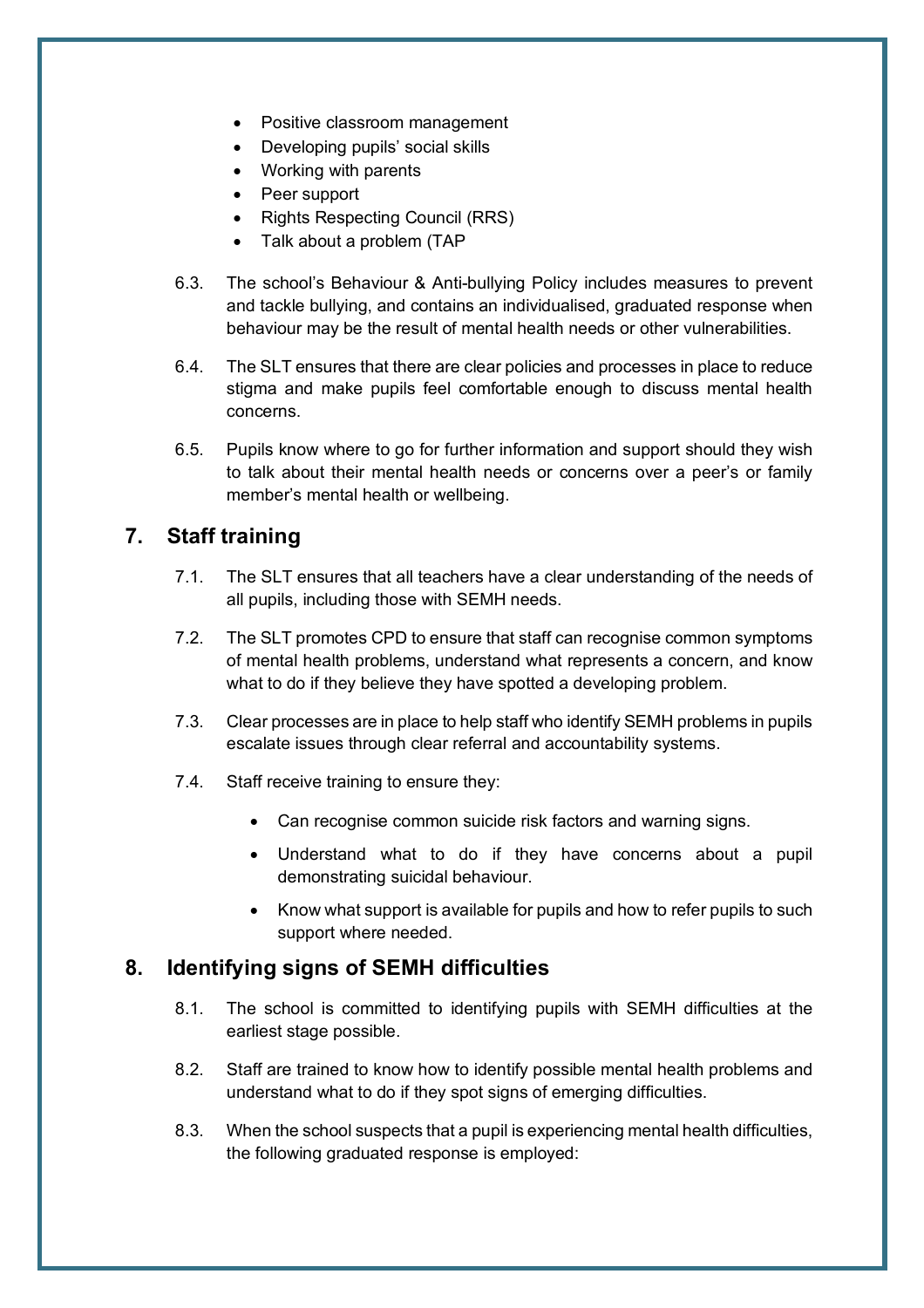- An assessment is undertaken to establish a clear analysis of the pupil's needs
- A plan is set out to determine how the pupil will be supported
- Action is taken to provide that support
- Regular reviews are undertaken to assess the effectiveness of the provision, and changes are made as necessary
- 8.4. A strengths and difficulties questionnaire (SDQ) is utilised when a pupil is suspected of having SEMH difficulties. An SDQ can assist staff members in creating an overview of the pupil's mental health and making a judgement about whether the pupil is likely to be suffering from any SEMH difficulties.
- 8.5. Staff members understand that persistent mental health difficulties can lead to a pupil developing SEND. If this occurs, the headteacher ensures that correct provisions are implemented to provide the best learning conditions for the pupil, such as providing school counselling. Both the pupil and their parents are involved in any decision-making concerning what support the pupil needs.
- 8.6. Where appropriate, the headteacher asks parents to give consent to their child's GP to share relevant information regarding SEMH with the school.
- 8.7. Where possible, the school is aware of any support programmes GPs are offering to pupils who are diagnosed with SEMH difficulties, especially when these may impact the pupil's behaviour and attainment at school.
- 8.8. Staff members discuss concerns regarding SEMH difficulties with the parents of pupils who have SEMH difficulties.
- 8.9. Staff members consider all previous assessments and progress over time, and then refer the pupil to the appropriate services.
- 8.10. Staff members take any concerns expressed by parents, other pupils, colleagues and the pupil in question seriously.
- 8.11. The assessment, intervention and support processes available from the LA are in line with the local offer.
- 8.12. All assessments are in line with the provisions outlined in the school's SEND Policy.
- 8.13. Staff members are aware of factors that put pupils at risk of SEMH difficulties, such as low self-esteem, physical illnesses, academic difficulties and family problems.
- 8.14. Staff members are aware that risks are cumulative and that exposure to multiple risk factors can increase the risk of SEMH difficulties.
- 8.15. Staff members promote resilience to help encourage positive SEMH.
- 8.16. Staff members understand that familial loss or separation, significant changes in a pupil's life or traumatic events are likely to cause SEMH difficulties.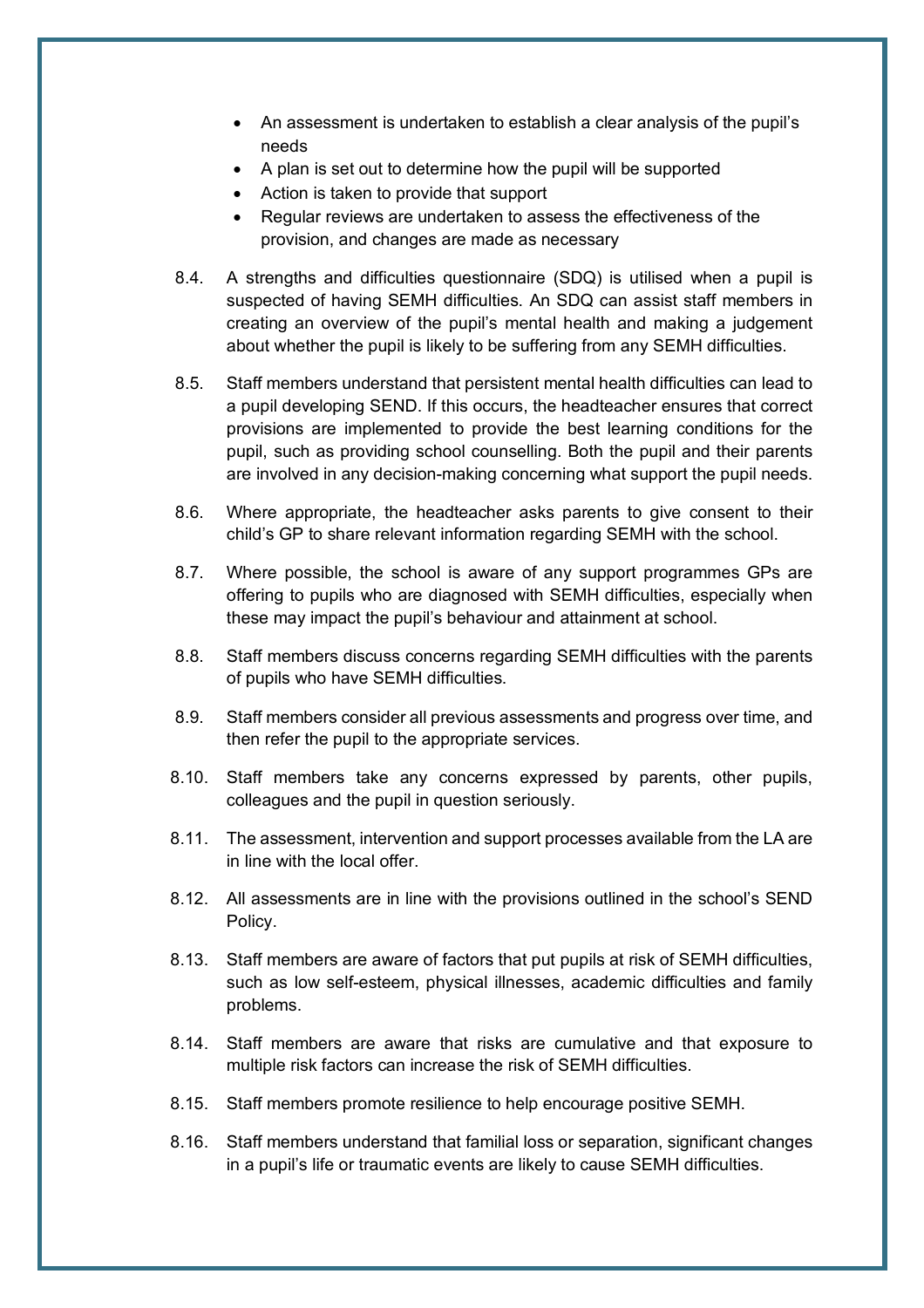- 8.17. Staff members understand what indicators they should be aware of that may point to SEMH difficulties, such as behavioural problems, pupils distancing themselves from other pupils or changes in attitude.
- 8.18. Staff members understand that where SEMH difficulties may lead to a pupil developing SEND, it could result in a pupil requiring an EHC plan.
- 8.19. Children that may not be displaying positive behaviours are managed in line with the school's **Behavioural Policy**.
- 8.20. Staff members will observe, identify and monitor the behaviour of pupils potentially displaying signs of SEMH difficulties; however, **only medical professionals** will make a diagnosis of a mental health condition.
- 8.21. Pupils' data is reviewed on a **termly** basis by the **SLT** so that patterns of attainment, attendance or behaviour are noticed and can be acted upon if necessary.
- 8.22. An effective pastoral system is in place so that every pupil is well known by at least one member of staff, for example, a class teacher, learning mentor, who can spot where disruptive or unusual behaviour may need investigating and addressing.
- 8.23. Staff members are mindful that some groups of pupils are more vulnerable to mental health difficulties than others; these include LAC, pupils with SEND and pupils from disadvantaged backgrounds.
- 8.24. Staff members are aware of the signs that may indicate if a pupil is struggling with their SEMH. The signs of SEMH difficulties may include, but are not limited to, the following list:
	- Anxiety
	- Low mood
	- Being withdrawn
	- Avoiding risks
	- Unable to make choices
	- Low self-worth
	- Isolating themselves
	- Refusing to accept praise
	- Failure to engage
	- Poor personal presentation
	- Lethargy/apathy
	- Daydreaming
	- Unable to make and maintain friendships
	- Speech anxiety/reluctance to speak
	- Task avoidance
	- Challenging behaviour
	- Restlessness/over-activity
	- Non-compliance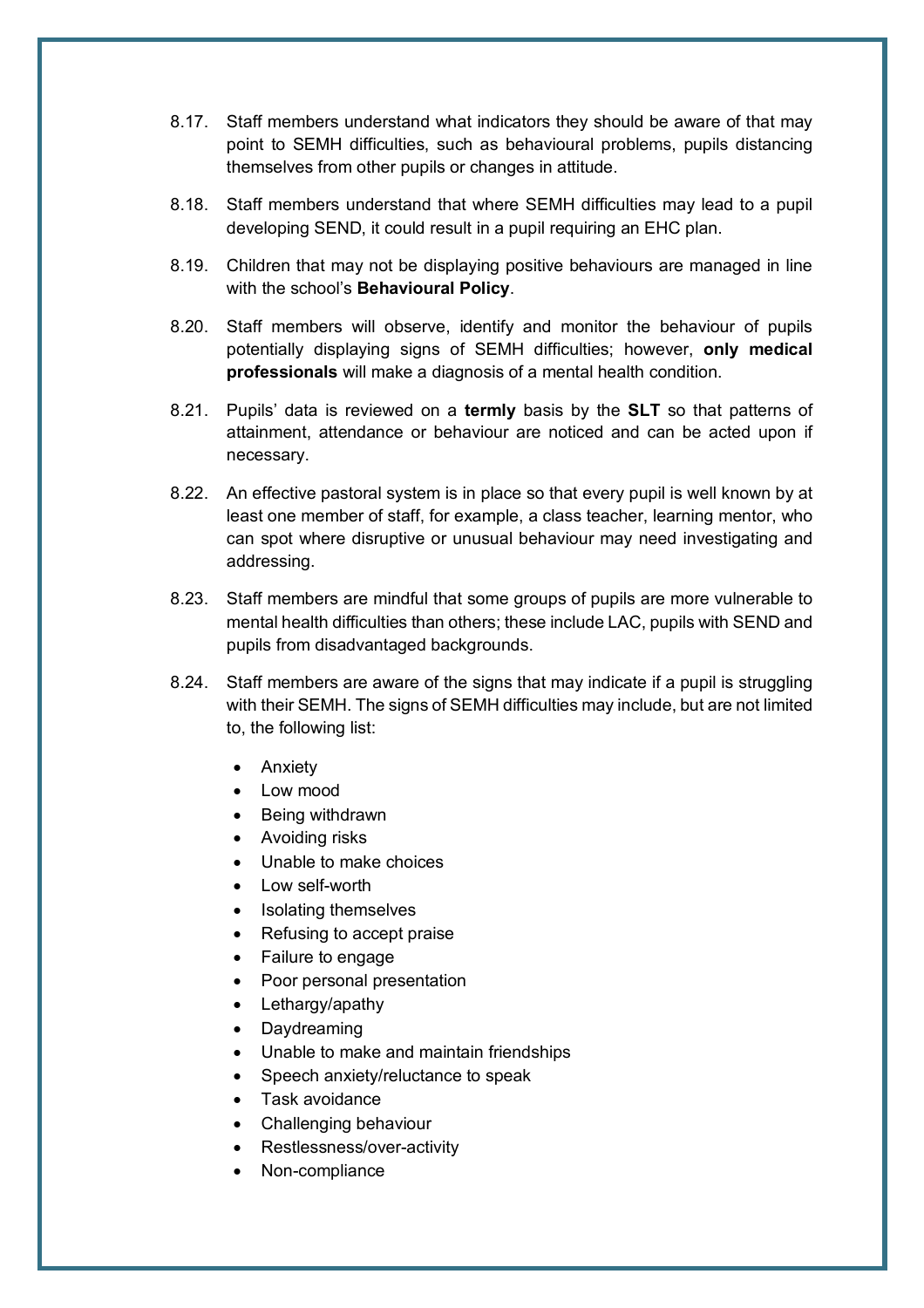- Mood swings
- Impulsivity
- Physical aggression
- Verbal aggression
- Perceived injustices
- Disproportionate reactions to situations
- Difficulties with change/transitions
- Absconding
- Eating issues
- Lack of empathy
- Lack of personal boundaries
- Poor awareness of personal space

## **9. Vulnerable groups**

- 9.1. Some pupils are particularly vulnerable to SEMH difficulties. These 'vulnerable groups' are more likely to experience a range of adverse circumstances that increase the risk of mental health problems.
- 9.2. Staff are aware of the increased likelihood of SEMH difficulties in pupils in vulnerable groups and remain vigilant to early signs of difficulties.
- 9.3. Vulnerable groups include the following:
	- Pupils who have experienced abuse, neglect, exploitation or other adverse contextual circumstances
	- Children in need
	- $\bullet$  LAC
	- Previously LAC (PLAC)
	- Socio-economically disadvantaged pupils, including those in receipt of, or previously in receipt of, free school meals and the pupil premium
- 9.4. These circumstances can have a far-reaching impact on behaviour and emotional states. These factors will be considered when discussing the possible exclusion of vulnerable pupils.

# **10. Children in need, LAC and previously LAC (PLAC)**

- 10.1. Children in need, LAC and PLAC are more likely to have SEND and experience mental health difficulties than their peers.
- 10.2. Children in need, LAC and PLAC are more likely to struggle with executive functioning skills, forming trusting relationships, social skills, managing strong feelings, sensory processing difficulties, foetal alcohol syndrome and coping with change.
- 10.3. Children in need may also be living in chaotic circumstances and be suffering, or at risk of, abuse, neglect and exploitation. They are also likely to have less support available outside of school than most pupils.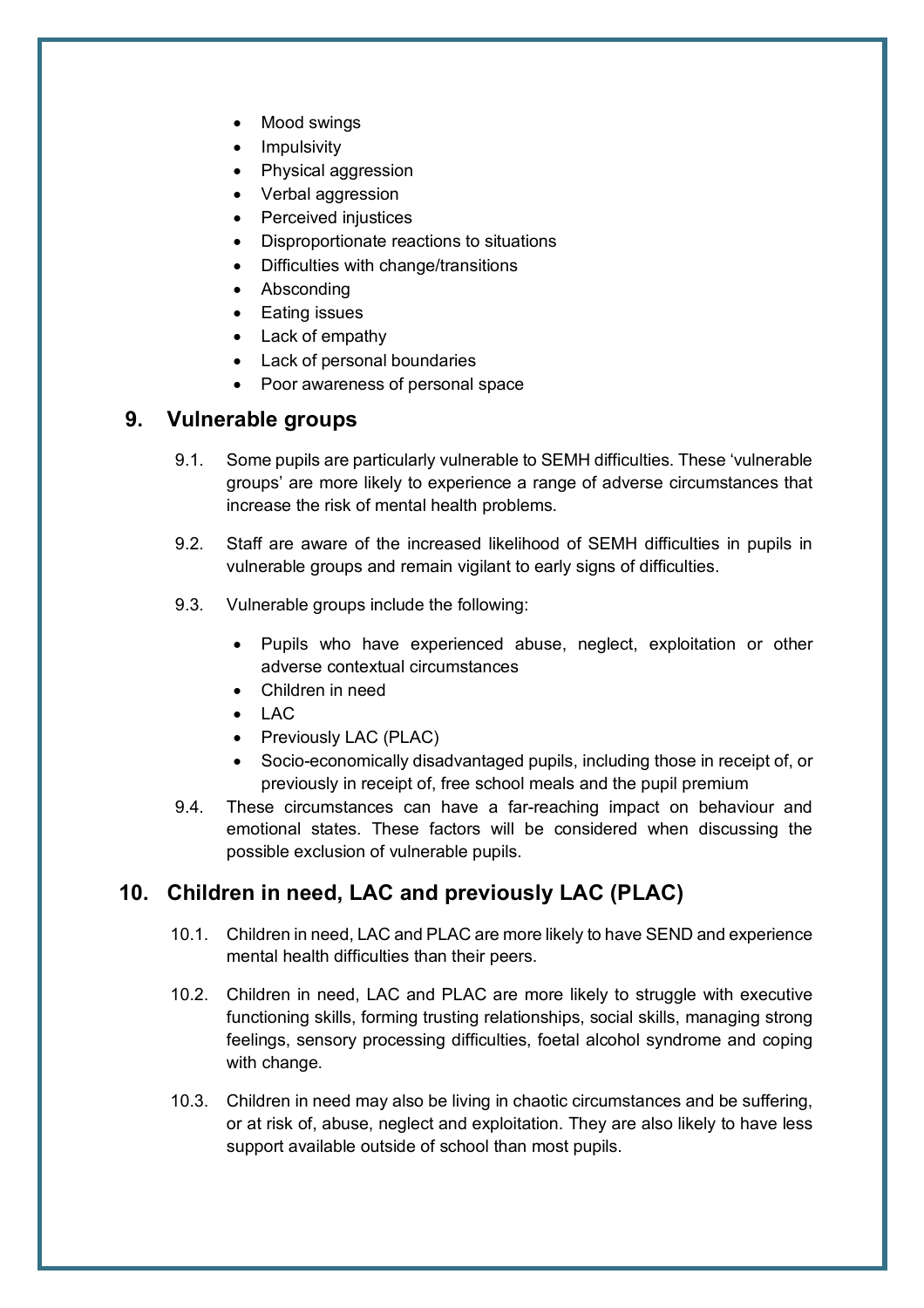- 10.4. School staff are aware of how these pupils' experiences and SEND can impact their behaviour and education.
- 10.5. The impact of these pupils' experiences is reflected in the design and application of the school's Behaviour Policy, including through individualised graduated responses.
- 10.6. The school uses multi-agency working as an effective way to inform assessment procedures.
- 10.7. Where a pupil is being supported by LA children's social care services (CSCS), the school works with their allocated social worker to better understand the pupil's wider needs and contextual circumstances. This collaborative working informs assessment of needs and enables prompt responses to safeguarding concerns.
- 10.8. When the school has concerns about a looked-after child's behaviour, the designated teacher and virtual school head (VSH) are informed at the earliest opportunity so they can help to determine the best way to support the pupil.
- 10.9. When the school has concerns about a previously looked-after child's behaviour, the pupil's parents/carers or the designated teacher seeks advice from the VSH to determine the best way to support the pupil.

## **11. Adverse childhood experiences (ACEs) and other events that impact pupils' SEMH**

- 11.1. The balance between risk and protective factors is disrupted when traumatic events happen in pupils' lives, such as the following:
	- **Loss or separation:** This may include a death in the family, parental separation, divorce, hospitalisation, loss of friendships, family conflict, a family breakdown that displaces the pupil, being taken into care or adopted, or parents being deployed in the armed forces.
	- **Life changes:** This may include the birth of a sibling, moving house, changing schools or transitioning between schools.
	- **Traumatic experiences:** This may include abuse, neglect, domestic violence, bullying, violence, accidents or injuries.
	- **Other traumatic incidents:** This may include natural disasters or terrorist attacks.
- 11.2. Some pupils may be susceptible to such incidents, even if they are not directly affected. For example, pupils with parents in the armed forces may find global disasters or terrorist incidents particularly traumatic.
- 11.3. The school supports pupils when they have been through ACEs, even if they are not presenting any obvious signs of distress – early help is likely to prevent further problems.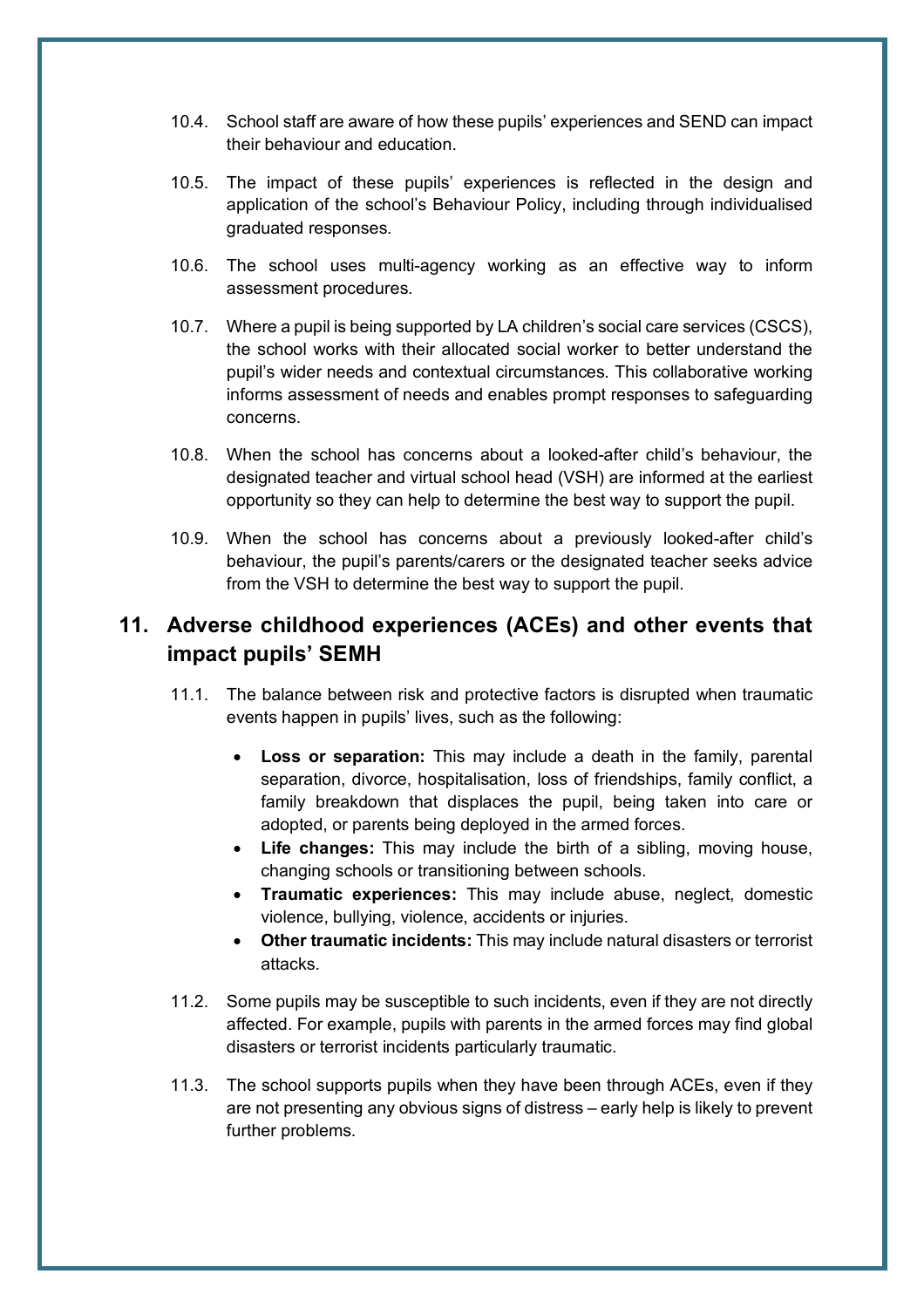11.4. Support may come from the school's existing support systems or via specialist staff and support services.

## **12. SEND and SEMH**

- 12.1. The school recognises it is well-placed to identify SEND at an early stage and works with partner agencies to address these needs. The school's full SEND identification and support procedures are available in the SEND Policy.
- 12.2. Where pupils have certain types of SEND, there is an increased likelihood of mental health problems. For example, children with autism or learning difficulties are significantly more likely to experience anxiety.
- 12.3. Early intervention to address the underlying causes of disruptive behaviour includes an assessment of whether appropriate support is in place to address the pupil's SEND.
- 12.4. The headteacher considers the use of a multi-agency assessment for pupils demonstrating persistently disruptive behaviour. These assessments are designed to identify unidentified SEND and mental health problems, and to discover whether there are housing or family problems that may be having an adverse effect on the pupil.
- 12.5. The school recognises that not all pupils with mental health difficulties have SEND.
- 12.6. The graduated response is used to determine the correct level of support to offer (this is used as good practice throughout the school, regardless of whether or not a pupil has SEND).
- 12.7. All staff understand their responsibilities to pupils with SEND, including pupils with persistent mental health difficulties.
- 12.8. The SENCO ensures that staff understand how the school identifies and meets pupils' needs, provides advice and support as needed, and liaises with external SEND professionals as necessary.

## **13. Risk factors and protective factors**

- 13.1. There are a number of risk factors beyond being part of a vulnerable group that are associated with an increased likelihood of SEMH difficulties, these are known as risk factors. There are also factors associated with a decreased likelihood of SEMH difficulties, these are known as protective factors.
- 13.2. The table below displays common risk factors for SEMH difficulties (as outlined by the DfE) that staff remain vigilant of, and the protective factors that staff look for and notice when missing from a pupil:

13.3.

| lRisk factors <sup>i</sup> | <b>Protective factors</b> |
|----------------------------|---------------------------|
|                            |                           |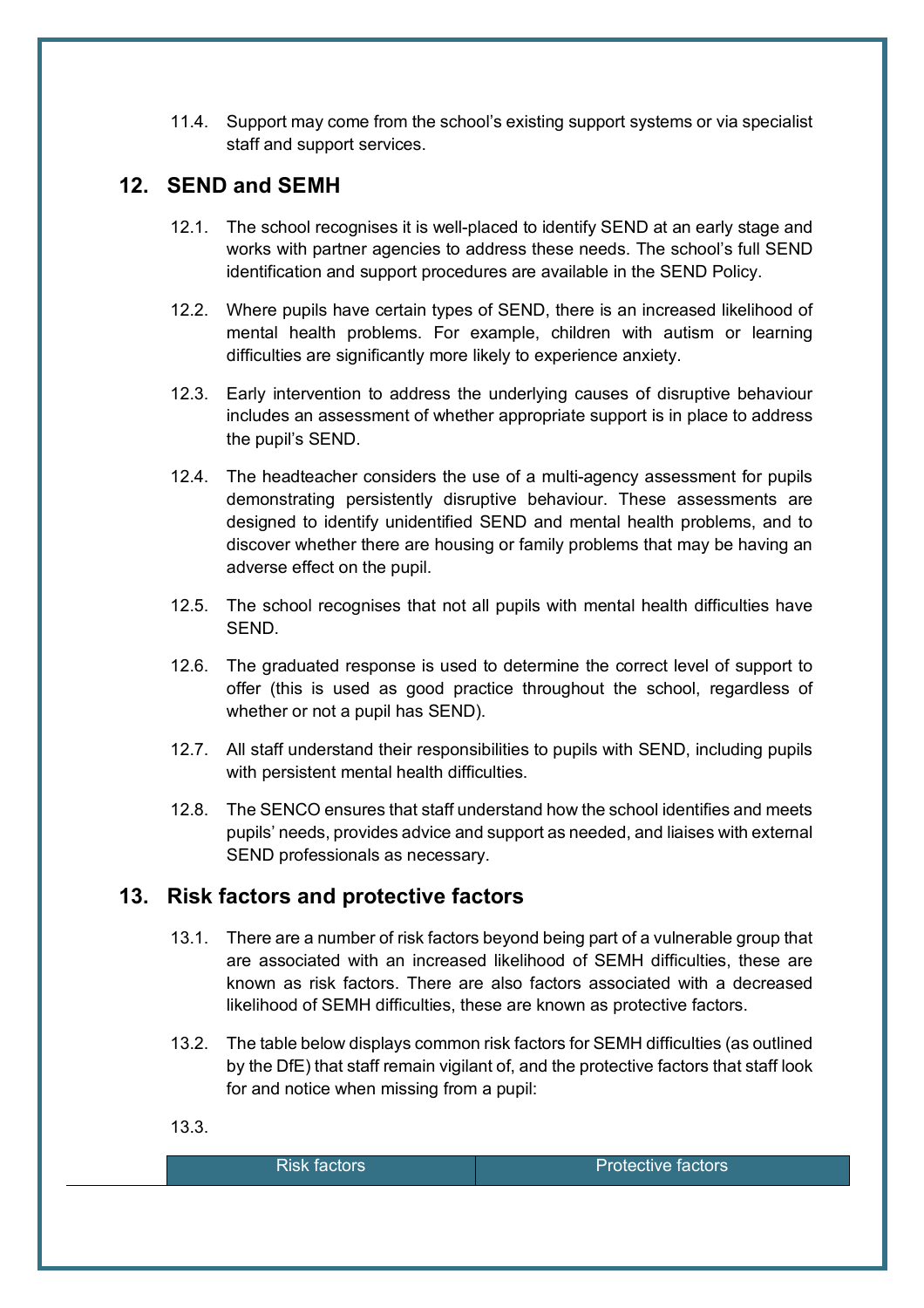|         | Genetic influences<br>$\bullet$<br>Low IQ and learning disabilities<br>$\bullet$ | Secure attachment experience<br>$\bullet$<br>Outgoing temperament as an infant<br>٠              |
|---------|----------------------------------------------------------------------------------|--------------------------------------------------------------------------------------------------|
|         | Specific development delay or<br>$\bullet$<br>neuro-diversity                    | Good communication skills and sociability<br>$\bullet$<br>Being a planner and having a belief in |
| In the  | <b>Communication difficulties</b><br>$\bullet$                                   | control                                                                                          |
| pupil   | Difficult temperament<br>$\bullet$                                               | Humour                                                                                           |
|         | <b>Physical illness</b><br>$\bullet$                                             | A positive attitude<br>$\bullet$                                                                 |
|         | Academic failure<br>$\bullet$                                                    | Experiences of success and achievement<br>$\bullet$                                              |
|         | Low self-esteem<br>$\bullet$                                                     | Faith or spirituality<br>$\bullet$                                                               |
|         |                                                                                  | Capacity to reflect<br>$\bullet$<br>$\bullet$                                                    |
|         | Overt parental conflict including<br>$\bullet$<br>domestic violence              | At least one good parent-child relationship<br>(or one supportive adult)                         |
|         | Family breakdown (including<br>$\bullet$                                         | Affection<br>$\bullet$                                                                           |
|         | where children are taken into care                                               | Clear, consistent discipline<br>$\bullet$                                                        |
|         | or adopted)                                                                      | Support for education<br>$\bullet$                                                               |
|         | Inconsistent or unclear discipline<br>$\bullet$                                  | Supportive long-term relationships or the<br>$\bullet$                                           |
| In the  | Hostile and rejecting relationships<br>$\bullet$                                 | absence of severe discord                                                                        |
| pupil's | Failure to adapt to a child's<br>$\bullet$<br>changing needs                     |                                                                                                  |
| family  | Physical, sexual, emotional abuse,<br>$\bullet$                                  |                                                                                                  |
|         | or neglect                                                                       |                                                                                                  |
|         | Parental psychiatric illness<br>$\bullet$                                        |                                                                                                  |
|         | Parental criminality, alcoholism or<br>$\bullet$                                 |                                                                                                  |
|         | personality disorder                                                             |                                                                                                  |
|         | Death and loss - including loss of<br>$\bullet$                                  |                                                                                                  |
|         | friendship<br>Bullying including online (cyber<br>$\bullet$                      | Clear policies on behaviour and bullying<br>$\bullet$                                            |
|         | bullying)                                                                        | Staff behaviour policy (also known as code<br>$\bullet$                                          |
|         | Discrimination<br>$\bullet$                                                      | of conduct)                                                                                      |
|         | Breakdown in or lack of positive                                                 | 'Open door' policy for children to raise                                                         |
|         | friendships                                                                      | problems                                                                                         |
|         | Deviant peer influences<br>$\bullet$<br>Peer pressure<br>$\bullet$               | A whole-school approach to promoting<br>$\bullet$<br>good mental health                          |
|         | Peer-on-peer abuse<br>$\bullet$                                                  | Good pupil-to-teacher/school staff<br>$\bullet$                                                  |
|         | Poor pupil-to-teacher/school staff<br>$\bullet$                                  | relationships                                                                                    |
| In the  | relationships                                                                    | Positive classroom management<br>٠                                                               |
| school  |                                                                                  | A sense of belonging<br>$\bullet$                                                                |
|         |                                                                                  | Positive peer influences<br>$\bullet$                                                            |
|         |                                                                                  | Positive friendships<br>٠                                                                        |
|         |                                                                                  | Effective safeguarding and child protection<br>$\bullet$<br>policies.                            |
|         |                                                                                  | An effective early help process<br>٠                                                             |
|         |                                                                                  | Understand their role in, and are part of,<br>$\bullet$                                          |
|         |                                                                                  | effective multi-agency working                                                                   |
|         |                                                                                  | Appropriate procedures in place to ensure<br>$\bullet$                                           |
|         |                                                                                  | staff are confident enough to raise concerns                                                     |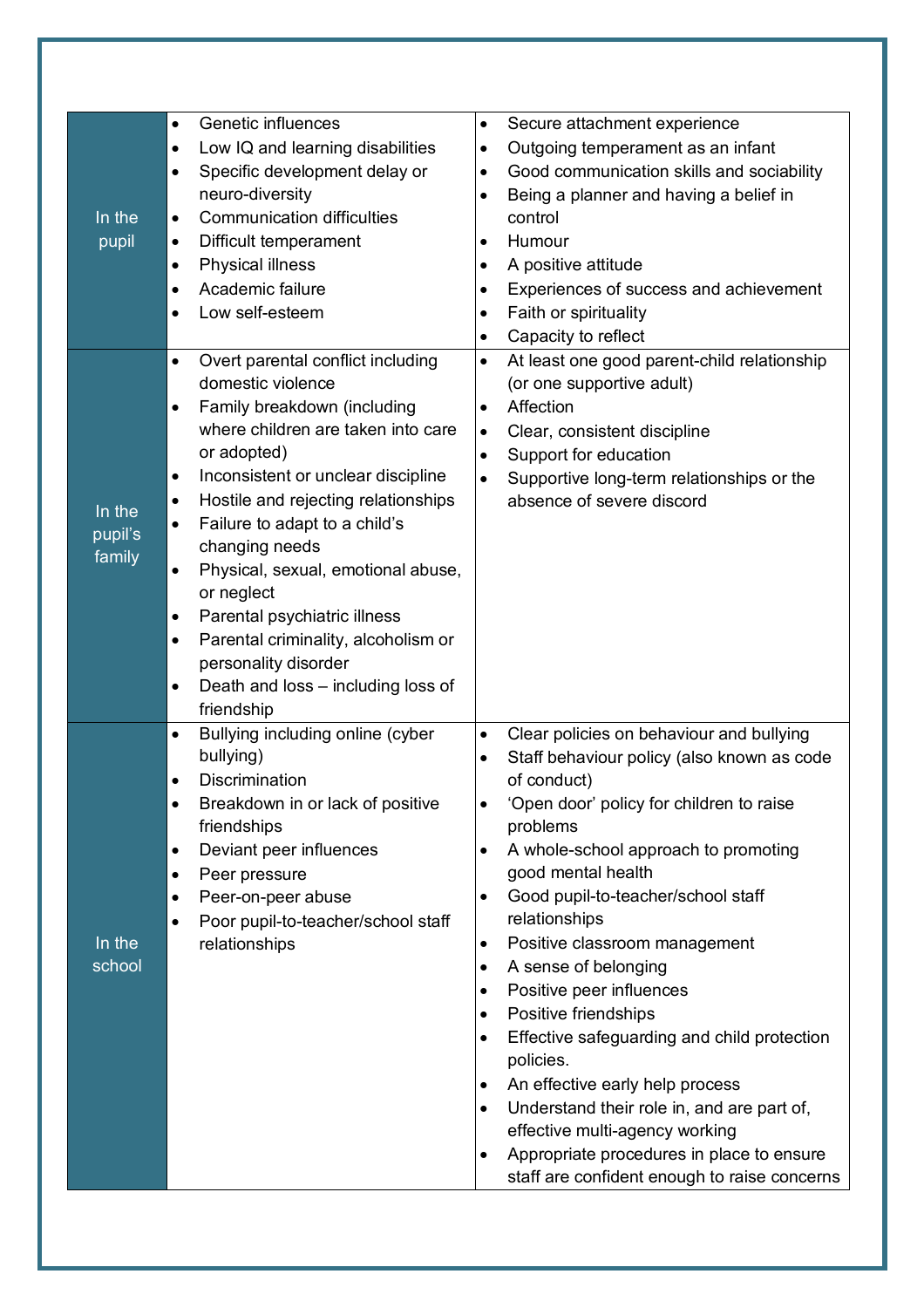|           |           |                                     |           | about policies and processes and know          |
|-----------|-----------|-------------------------------------|-----------|------------------------------------------------|
|           |           |                                     |           | they will be dealt with fairly and effectively |
|           | $\bullet$ | Socio-economic disadvantage         |           | Wider supportive network                       |
|           | $\bullet$ | <b>Homelessness</b>                 |           | Good housing                                   |
|           | $\bullet$ | Disaster, accidents, war or other   | $\bullet$ | High standard of living                        |
|           |           | overwhelming events                 | ٠         | High morale school with positive policies for  |
|           | $\bullet$ | <b>Discrimination</b>               |           | behaviour, attitudes and anti-bullying         |
| In the    | $\bullet$ | Exploitation, including by criminal | $\bullet$ | Opportunities for valued social roles          |
| community |           | gangs and organised crime           | $\bullet$ | Range of sport/leisure activities              |
|           |           | groups, trafficking, online abuse,  |           |                                                |
|           |           | sexual exploitation and the         |           |                                                |
|           |           | influences of extremism leading to  |           |                                                |
|           |           | radicalisation                      |           |                                                |
|           |           | Other significant life events       |           |                                                |

#### 13.4. The following table contains common warning signs for suicidal behaviour:

| Speech                                    | <b>Behaviour</b>                                                            | Mood                                                               |
|-------------------------------------------|-----------------------------------------------------------------------------|--------------------------------------------------------------------|
| The pupil has mentioned the<br>following: | The pupil displays the<br>following behaviour:                              | The pupil often displays the<br>following moods:                   |
| Killing themselves                        | Increased use of alcohol or<br>drugs                                        | Depression                                                         |
| Feeling hopeless                          | Looking for ways to end their<br>lives, such as searching<br>suicide online | Anxiety                                                            |
| Having no reason to live                  | Withdrawing from activities                                                 | Loss of interest                                                   |
| Being a burden to others                  | Isolating themselves from<br>family and friends                             | <b>Irritability</b>                                                |
| Feeling trapped                           | Sleeping too much or too little                                             | Humiliation and shame                                              |
| Unbearable pain                           | Visiting or calling people to say<br>goodbye                                | Agitation and anger                                                |
|                                           | Giving away possessions                                                     | Relief or sudden improvement,<br>e.g. through self-harm activities |
|                                           | Aggression                                                                  |                                                                    |
|                                           | Fatigue                                                                     |                                                                    |
|                                           | Self-harm                                                                   |                                                                    |

## **14. Stress and mental health**

14.1. The school recognises that short-term stress and worry is a normal part of life and that most pupils will face mild or transitory changes that induce short-term mental health effects. Staff are taught to differentiate between 'normal' stress and more persistent mental health problems.

## **15. SEMH intervention and support**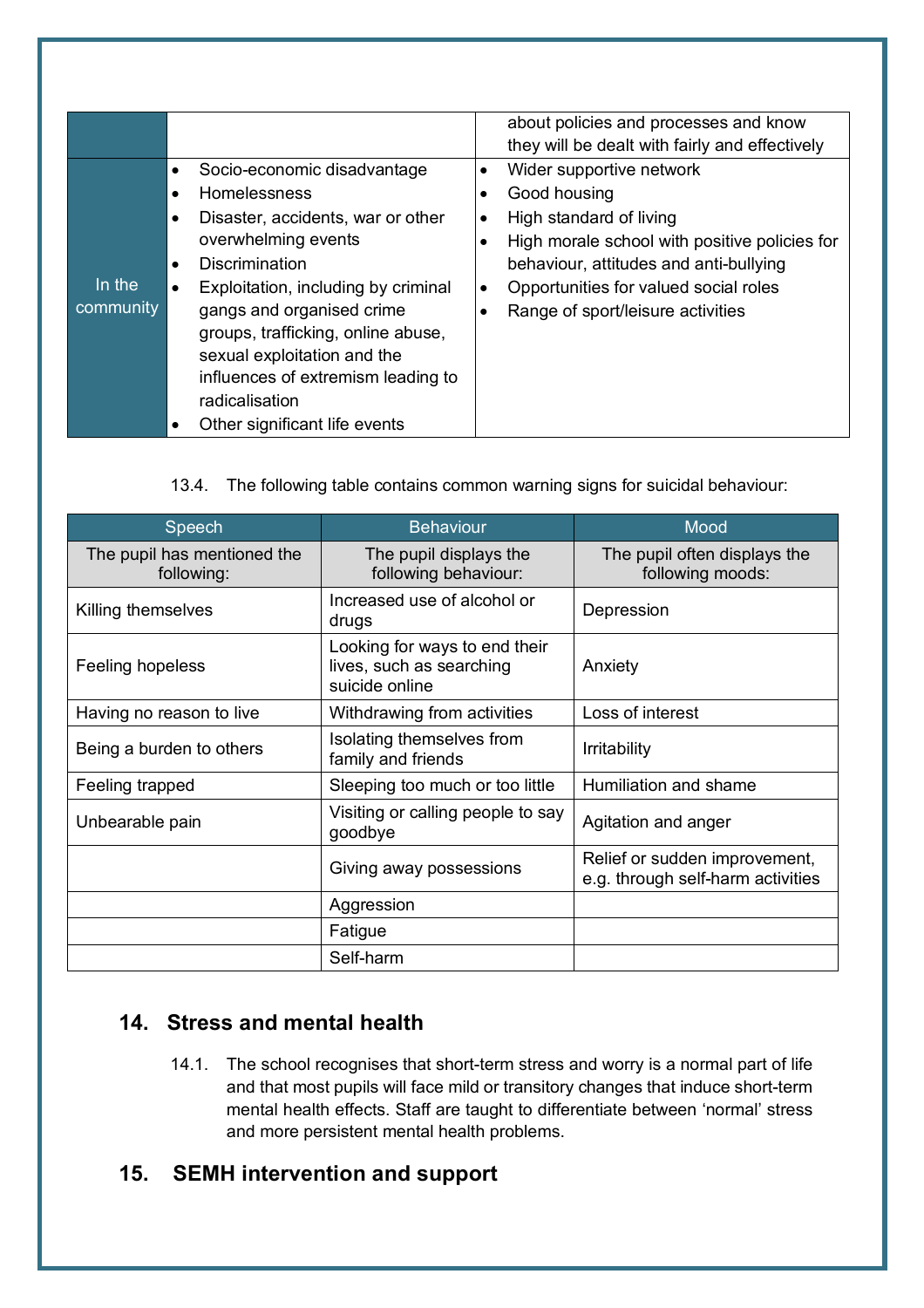- 15.1. The curriculum for PSHE focusses on promoting pupils' resilience, confidence and ability to learn.
- 15.2. Positive classroom management and working in small groups is utilised to promote positive behaviour, social development and high self-esteem.
- 15.3. Relevant external services are utilised where appropriate, e.g. MindEd, Rethink or ThinkTwice.
- 15.4. A child psychologist is made available where a pupil requires such services.
- 15.5. The school develops and maintains pupils' social skills, for example, through one-to-one social skills training.
- 15.6. Where appropriate, parents have a direct involvement in any intervention regarding their child.
- 15.7. Where appropriate, the school supports parents in the management and development of their child.
- 15.8. When in-school intervention is not appropriate, referrals and commissioning support will take the place of in-school interventions. The school will continue to support the pupil as much as possible throughout the process.
- 15.9. Serious cases of SEMH difficulties are referred to CAMHS.
- 15.10. To ensure referring pupils to CAMHS is effective, staff follow the process below:
	- Use a clear, approved process for identifying pupils in need of further support
	- Document evidence of their SEMH difficulties
	- Encourage the pupil and their parents to speak to the pupil's GP
	- Work with local specialist CAMHS to make the referral process as quick and efficient as possible
	- Understand the criteria that are used by specialist CAMHS in determining whether a pupil needs their services
	- Have a close working relationship with the local CAMHS specialist
	- Consult CAMHSS about the most effective things the school can do to support pupils whose needs aren't so severe that they require specialist **CAMHS**
- 15.11. The school commissions individual health and support services directly for pupils who require additional help.
- 15.12. The services commissioned are suitably accredited and are able to demonstrate that they will improve outcomes for pupils.
- 15.13. The school implements the following approach to interventions:
	- In addition to talking therapy, support is provided through non-directive Lego and Social Interaction therapy.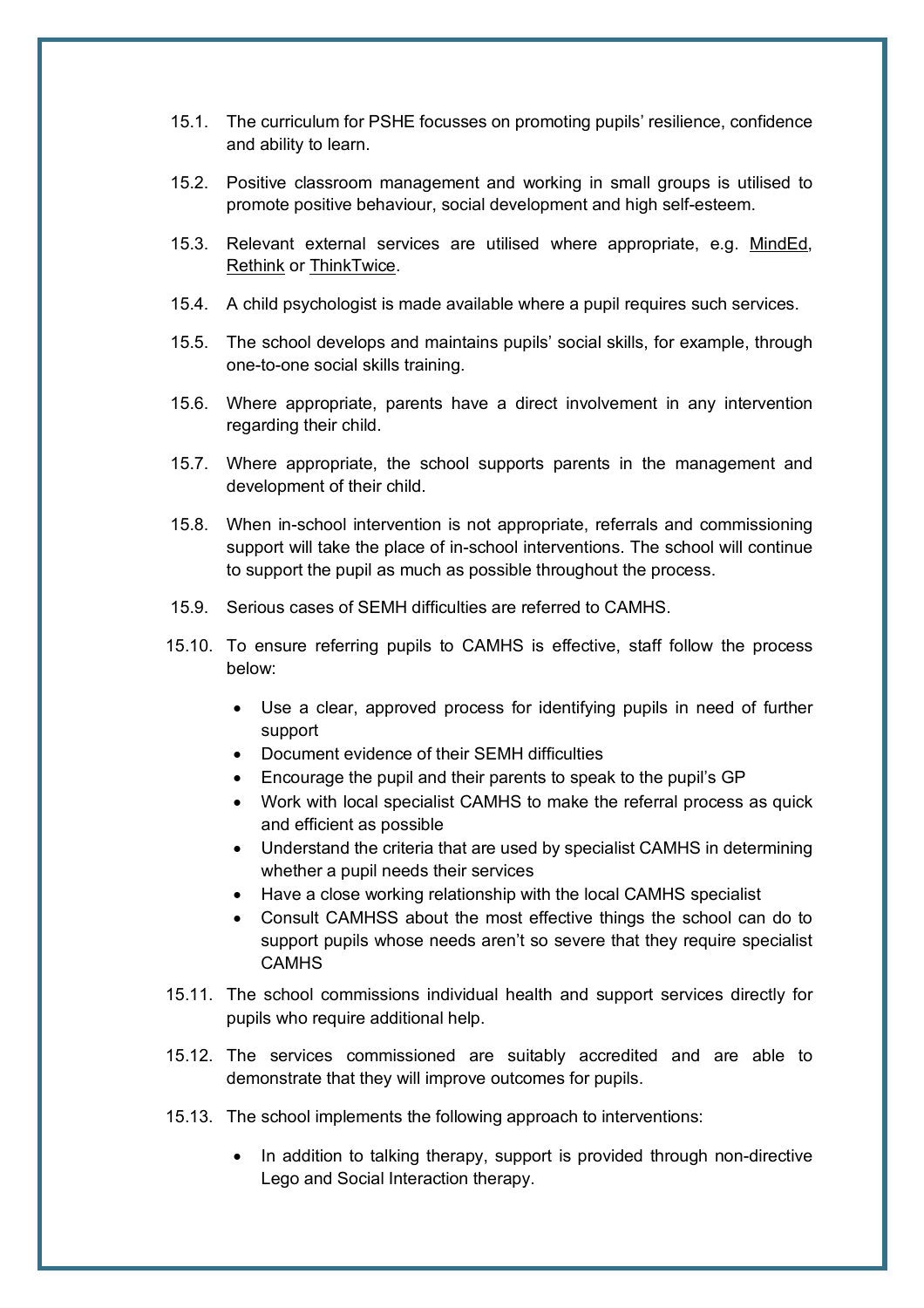- Interventions are structured in a way that addresses behavioural issues through education and training programmes.
- Individual pupil-orientated interventions are less effective than ones that involve parents, and so parents are involved in interventions where appropriate.
- Parental training programmes are combined with the pupil's intervention to promote problem-solving skills and positive social behaviours.
- Small group sessions will take place and focus on developing cognitive skills and positive social behaviour.
- Play-based approaches are in place to develop more positive relationships between pupils and their parents.
- Specific classroom management techniques for supporting pupils are in place. These techniques may include, for example, using abragster/dojo systems for rewards or changing seating arrangements.
- 'Self-instruction' programmes may be implemented in combination with parental support.
- 15.14. Through the curriculum, pupils are taught how to:
	- Build self-esteem and a positive self-image.
	- Foster the ability to self-reflect and problem-solve.
	- Protect against self-criticism and social perfectionism.
	- Foster self-reliance and the ability to act and think independently.
	- Create opportunities for positive interaction with others.
	- Get involved in school life and related decision-making.
- 15.15. For pupils with more complex problems, additional in-school support includes:
	- Supporting the pupil's teacher to help them manage the pupil's behaviour.
	- Additional educational one-to-one support for the pupil.
	- One-to-one therapeutic work with the pupil delivered by mental health specialists.
	- The creation of an Individual Care Plans (ICP) a statutory duty for schools when caring for pupils with complex medical needs.
	- Seeking professional mental health recommendations regarding medication.
	- Family support and/or therapy where recommended by mental health professionals.

### **16. Suicide concern intervention and support**

- 16.1. Where a pupil discloses suicidal thoughts or a teacher has a concern about a pupil, teachers should:
	- Listen carefully, remembering it can be difficult for the pupil to talk about their thoughts and feelings.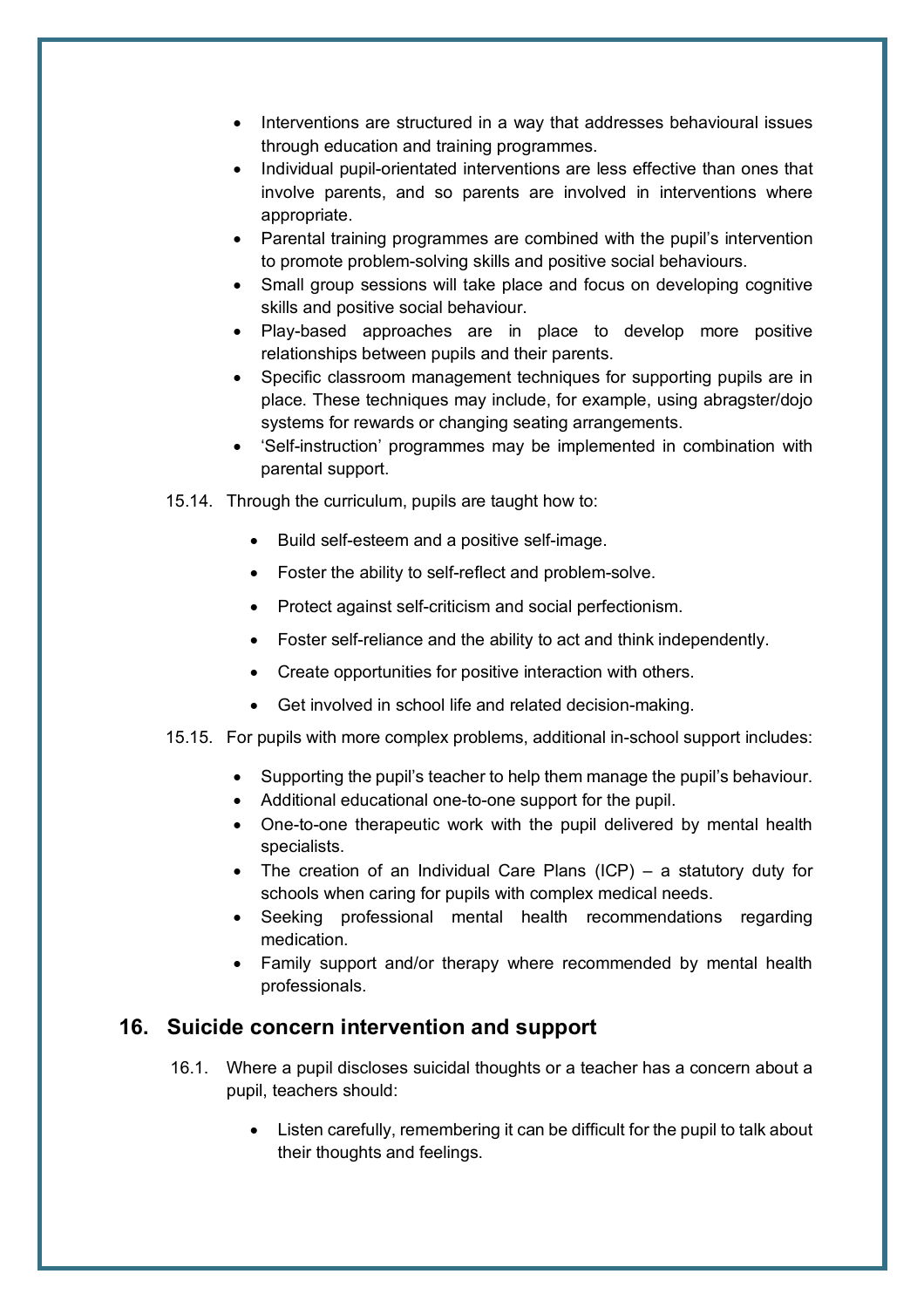- Respect confidentiality, only disclosing information on a need-to-know basis.
- Be non-judgemental, making sure the pupil knows they are being taken seriously.
- Be open, providing the pupil a chance to be honest about their true intentions.
- Supervise the pupil closely whilst referring the pupil to the DSL for support.
- Record details of their observations or discussions and share them with the DSL.
- 16.2. Once suicide concerns have been referred to the DSL, local safeguarding procedures are followed and the pupil's parents are contacted.
- 16.3. Medical professionals, such as the pupil's GP, are notified as needed.
- 16.4. The DSL and any other relevant staff members, alongside the pupil and their parents, work together to create a safety plan outlining how the pupil is kept safe and the support available.
- 16.5. Safety plans:
	- Are always created in accordance with advice from external services and the pupil themselves.
	- Are reviewed regularly by the DSL.
	- Can include reduced timetables or dedicated sessions with counsellors.

## **17. Working with other schools**

- 17.1. The school works with local schools to share resources and expertise regarding SEMH.
- 17.2. The LA has a multi-agency Local Transformation Plan (Children and Young people's mental health) setting out how children's mental health services are being improved.

## **18. Working with parents**

- 18.1. The school works with parents wherever possible to ensure that a collaborative approach is utilised which combines in-school support with at-home support.
- 18.2. The school ensures that pupils and parents are aware of the mental health support services available from the school.
- 18.3. Parents and pupils are expected to seek and receive support elsewhere, including from their GP, NHS services, trained professionals working in CAMHS, voluntary organisations and other sources.

## **19. Administering medication**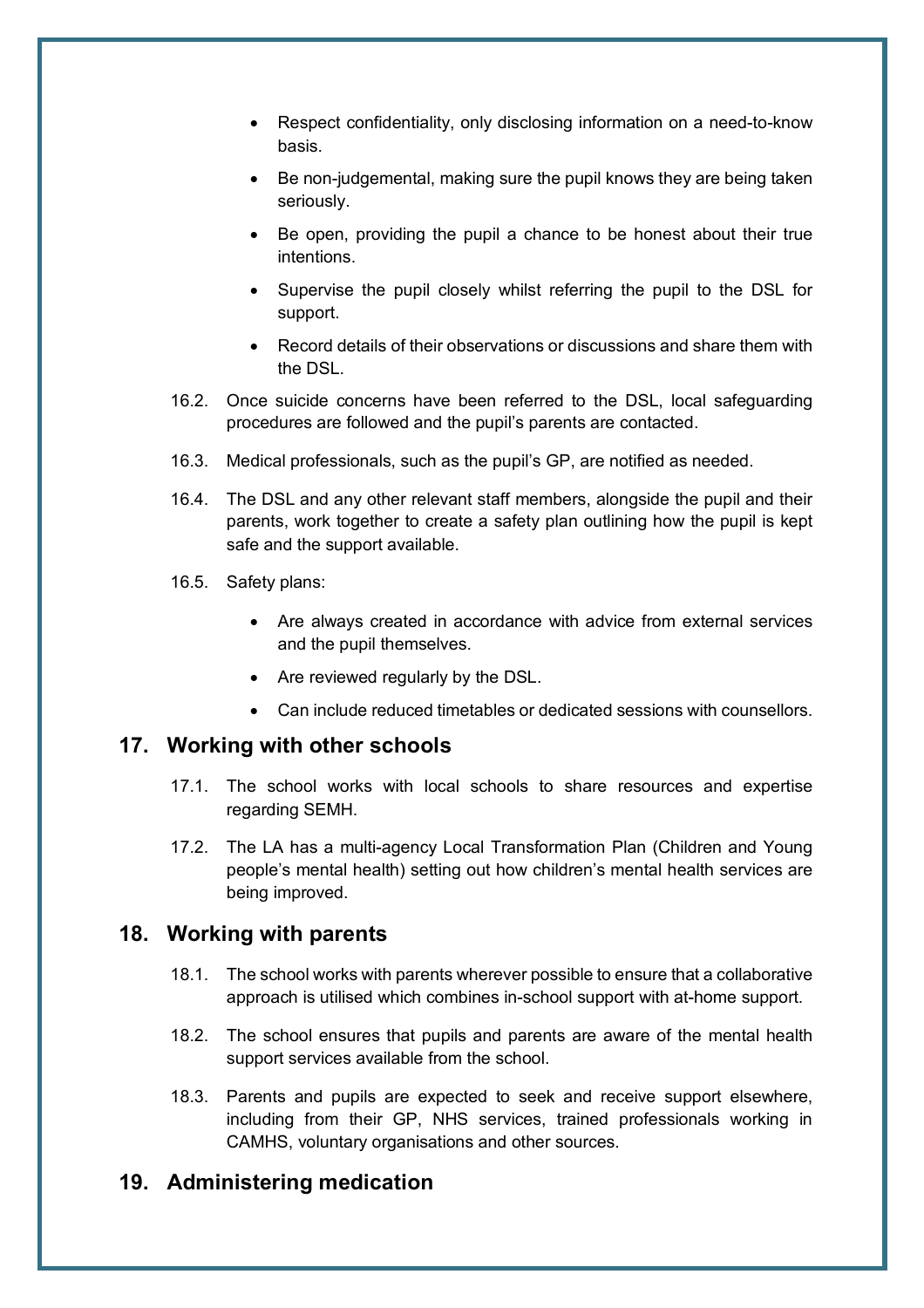- 19.1. The full arrangements in place to support pupils with medical conditions requiring medication can be found in the school's Supporting Pupils with Medical Conditions Policy and the Administering Medication Policy.
- 19.2. The governing board will ensure that medication is included in a pupil's Care Plan where recommended by health professionals.
- 19.3. Staff know what medication pupils are taking, and how it should be stored and administered.

### **20. Behaviour and exclusions**

- 20.1. When exclusion is a possibility, the school considers contributing factors, which could include mental health difficulties.
- 20.2. Where there are concerns over behaviour, the school carries out an assessment to determine whether the behaviour is a result of underlying factors such as undiagnosed learning difficulties, speech and language difficulties, child protection concerns or mental health problems.
- 20.3. Where underlying factors are likely to have contributed to the pupil's behaviour, the school considers whether action can be taken to address the underlying causes of the disruptive behaviour, rather than issue an exclusion. If a pupil has SEND or is a looked-after child, permanent exclusion will only be used as a last resort.
- 20.4. In all cases, the school balances the interests of the pupil against the mental and physical health of the whole school community.

### **21. Safeguarding**

- 21.1. All staff are aware that SEMH issues can, in some cases, be an indicator that a pupil has suffered or is at risk of suffering abuse, neglect or exploitation.
- 21.2. If a staff member has a SEMH concern about a pupil that is also a safeguarding concern, they take immediate action in line with the Child Protection and Safeguarding Policy.

#### **22. Monitoring and review**

- 22.1. The policy is reviewed on an annual basis by the headteacher in conjunction with the governing board − any changes made to this policy are communicated to all members of staff.
- 22.2. This policy is reviewed in light of any serious SEMH related incidents.
- 22.3. All members of staff are required to familiarise themselves with this policy as part of their induction programme.
- 22.4. The policy will be reviewed annually.